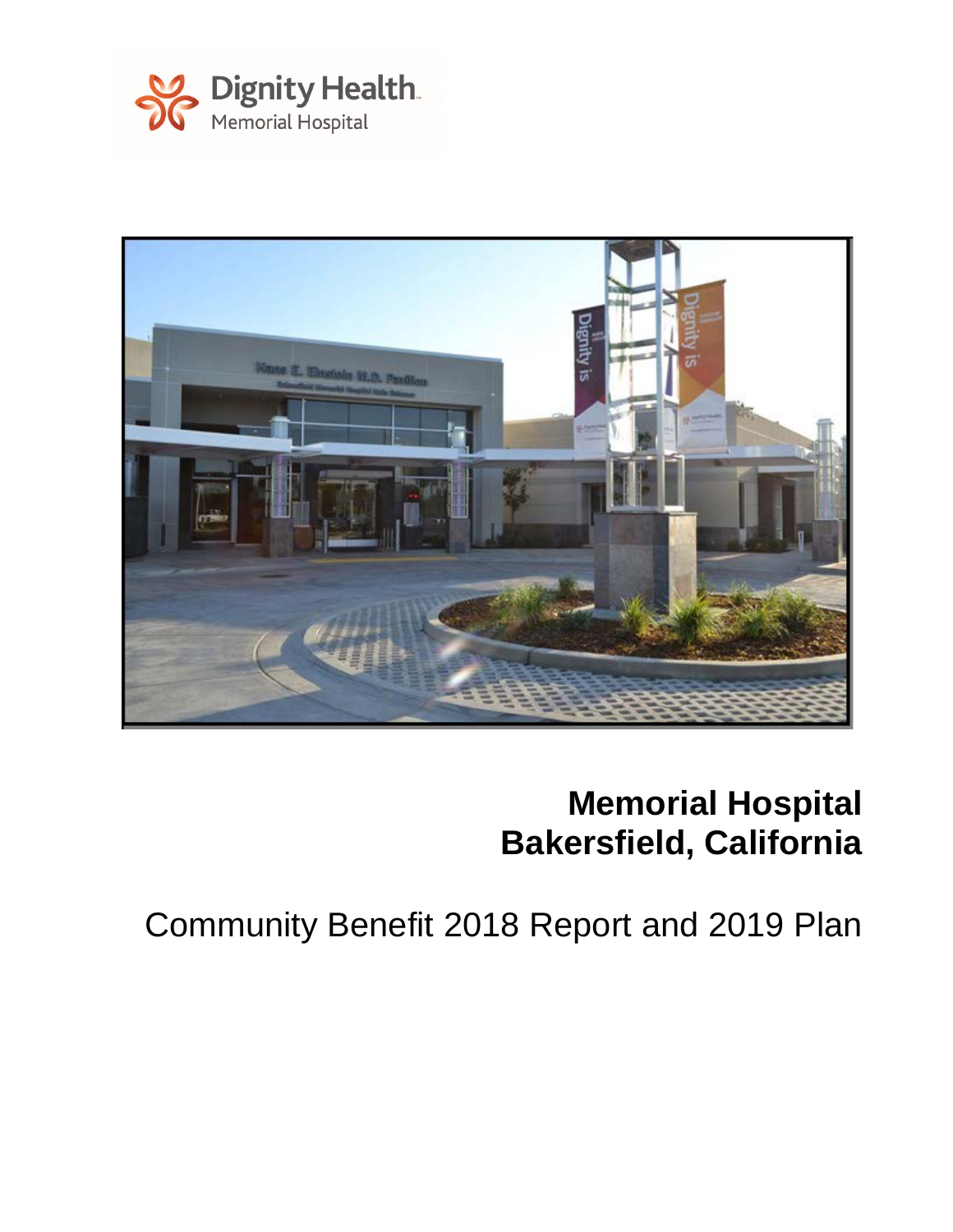

### A message from

Jon Van Boening, President and CEO of Memorial Hospital, and Robert Noriega, Chair of the Dignity Health Memorial Hospital Board of Directors.

Dignity Health's comprehensive approach to community health improvement aims to address significant health needs identified in the Community Health Needs Assessments that we conduct with community input, including the local public health department. Our multi-pronged initiatives to improve community health include financial assistance for those unable to afford medically necessary care, a range of prevention and health improvement programs conducted by the hospital with community partners, and investing in efforts that address social determinants of health.

Memorial Hospital shares a commitment to improve the health of our community, and delivers programs and services to achieve that goal. The Community Benefit 2018 Report and 2019 Plan describe much of this work. This report meets requirements in California state law (Senate Bill 697) that not-for-profit hospitals produce an annual community benefit report and plan. Dignity Health produces these reports and plans for all of its hospitals, including those in Arizona and Nevada. We are proud of the outstanding programs, services and other community benefits our hospital delivers, and are pleased to report to our community.

In fiscal year 2018 (FY18), Memorial Hospital provided \$5,725,374 in patient financial assistance, unreimbursed costs of Medicaid, community health improvement services, and other community benefits. The hospital also incurred \$6,621,762 in unreimbursed costs of caring for patients covered by Medicare.

Dignity Health's Memorial Hospital Board of Directors reviewed, approved and adopted the Community Benefit 2018 Report and 2019 Plan at its October 24, 2018 meeting.

Thank you for taking the time to review our report and plan. If you have any questions, please contact us at (661) 632-5467.

Jon Van Boening Robert Noriega

 $\frac{1}{2}$ 

President/CEO Chairperson, Board of Directors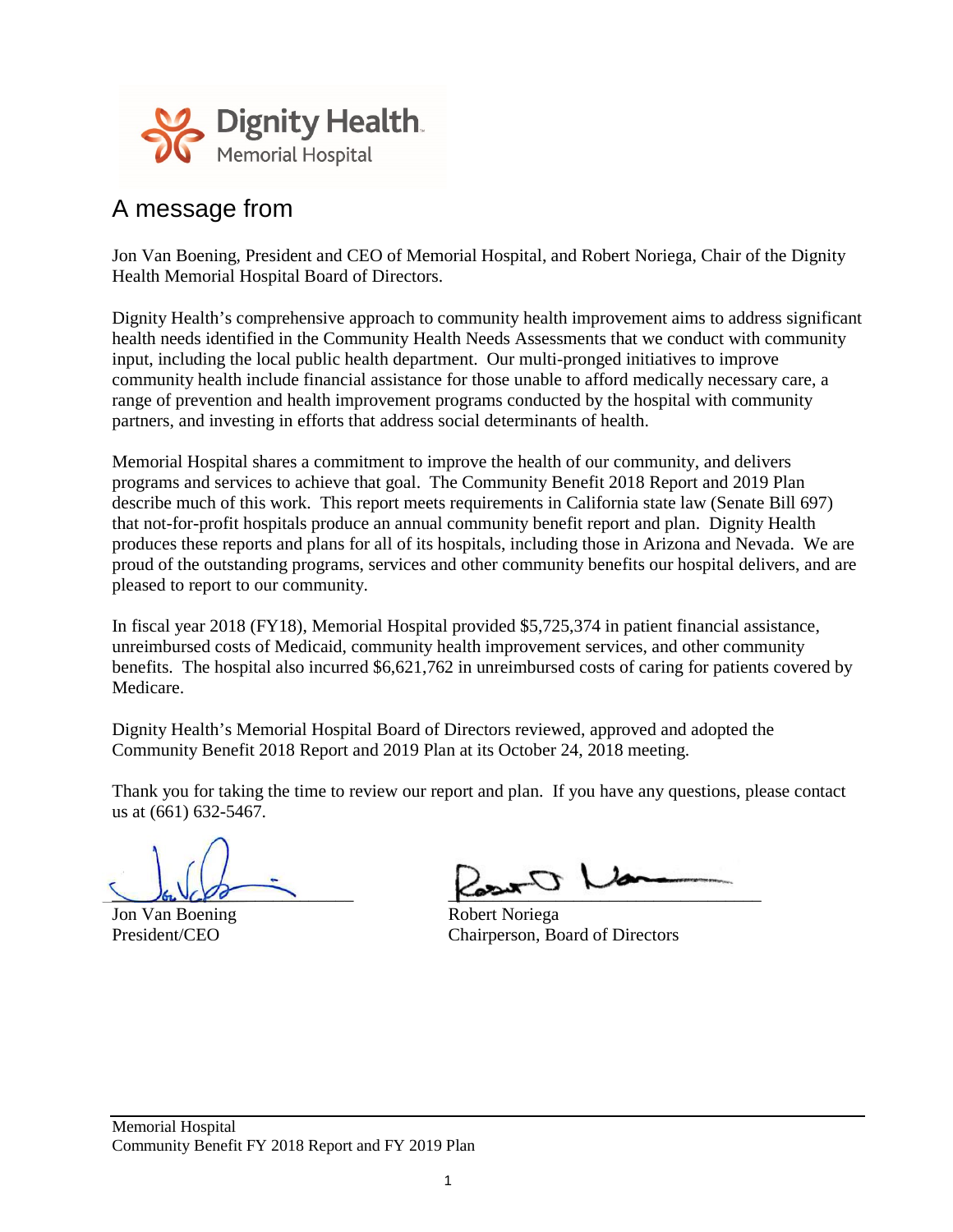# **TABLE OF CONTENTS**

| <b>At-a-Glance Summary</b>                                                                                                                                                                                                                                                                                                                                                                                  | 3                                               |
|-------------------------------------------------------------------------------------------------------------------------------------------------------------------------------------------------------------------------------------------------------------------------------------------------------------------------------------------------------------------------------------------------------------|-------------------------------------------------|
| <b>Mission, Vision, and Values</b>                                                                                                                                                                                                                                                                                                                                                                          | 5                                               |
| Our Hospital and the Community Served                                                                                                                                                                                                                                                                                                                                                                       | 6                                               |
| <b>Community Benefit Planning Process</b><br><b>Community Health Needs Assessment</b><br><b>CHNA Significant Health Needs</b><br>Creating the Community Benefit Plan<br>2018 Report and 2018 Plan<br><b>Report and Plan Summary</b><br><b>Community Grants Program</b><br>Anticipated Impact<br><b>Planned Collaboration</b><br><b>Financial Assistance for Medically Necessary Care</b><br>Program Digests | 8<br>8<br>9<br>11<br>13<br>13<br>14<br>14<br>14 |
| <b>Economic Value of Community Benefit</b>                                                                                                                                                                                                                                                                                                                                                                  | 29                                              |
| <b>Appendices</b>                                                                                                                                                                                                                                                                                                                                                                                           |                                                 |
| Appendix A: Community Board and Committee Rosters                                                                                                                                                                                                                                                                                                                                                           | 30                                              |
| Appendix B: Other Programs and Non-Quantifiable Benefits                                                                                                                                                                                                                                                                                                                                                    | 32                                              |
| Appendix C: Financial Assistance Policy Summary                                                                                                                                                                                                                                                                                                                                                             | 33                                              |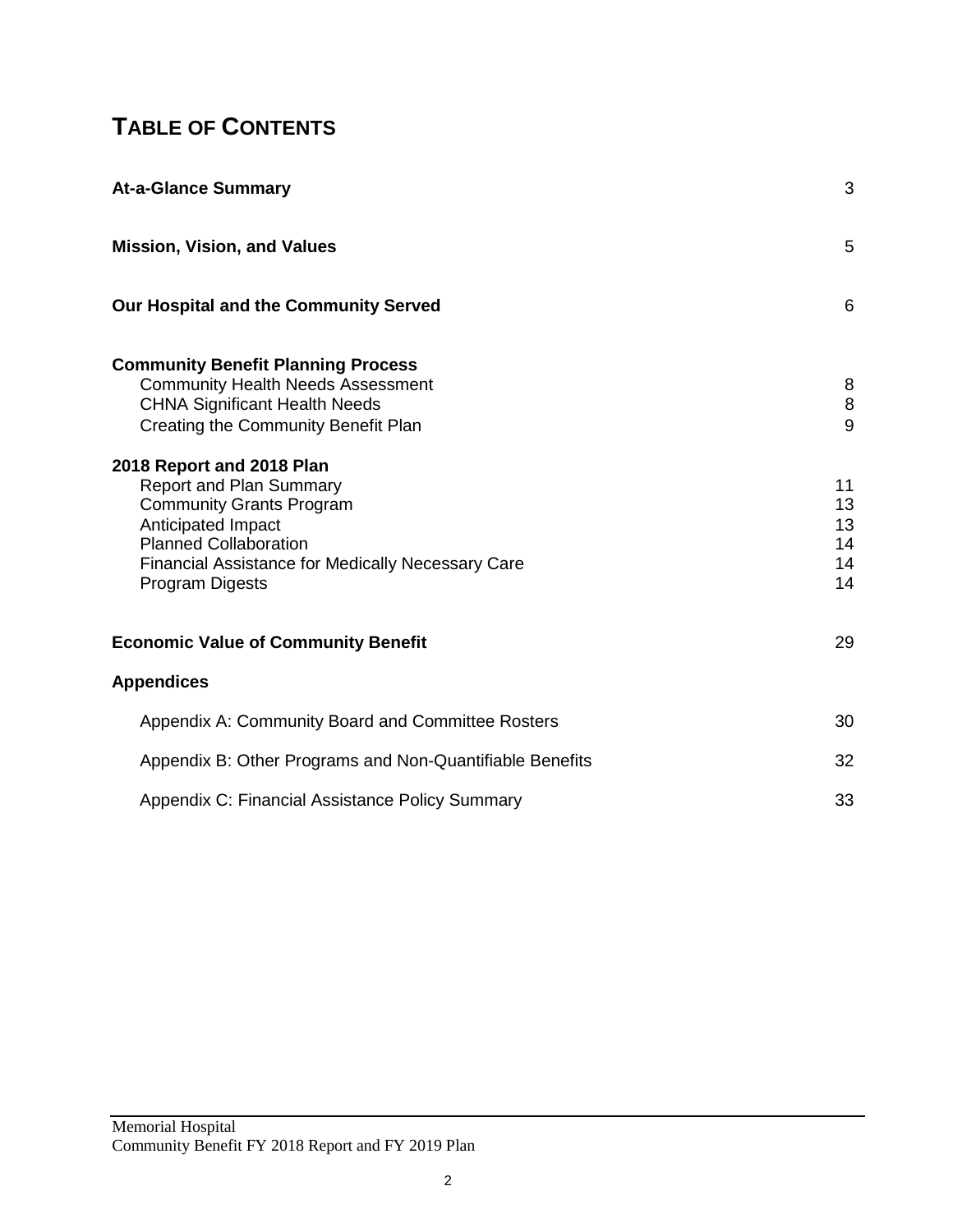# **EXECUTIVE SUMMARY**

# **At-a-Glance Summary**

| <b>Community</b><br><b>Served</b><br><b>Economic</b><br>Value of<br><b>Community</b><br><b>Benefit</b> | Dignity Health Memorial Hospital serves all of Kern County, including Bakersfield<br>and outlying rural communities. The population of Kern County is 895,505. In the<br>county, 28.9% of the population are children, ages 0-17. 60.2% of the population are<br>adults and 10.9% are seniors. Poverty rates in the county (18.63%) are higher than for<br>California (11.73%). Of the population aged 25 and over, 26.3% do not have a high<br>school diploma. On a positive note, rates of health insurance coverage are increasing.<br>Health insurance coverage for children has increased from 90.6% in 2011 to 97.7% in<br>2017. (Source: U.S. Census Bureau, American Community Survey accessed from www.healthykern.org.)<br>\$5,725,374 in patient financial assistance, unreimbursed costs of Medicaid, community<br>health improvement services, community grants and other community benefits<br>\$6,621,762 in unreimbursed costs of caring for patients covered by Medicare                                                                                                                                                                                                                                                                                                                               |
|--------------------------------------------------------------------------------------------------------|-------------------------------------------------------------------------------------------------------------------------------------------------------------------------------------------------------------------------------------------------------------------------------------------------------------------------------------------------------------------------------------------------------------------------------------------------------------------------------------------------------------------------------------------------------------------------------------------------------------------------------------------------------------------------------------------------------------------------------------------------------------------------------------------------------------------------------------------------------------------------------------------------------------------------------------------------------------------------------------------------------------------------------------------------------------------------------------------------------------------------------------------------------------------------------------------------------------------------------------------------------------------------------------------------------------------------|
|                                                                                                        |                                                                                                                                                                                                                                                                                                                                                                                                                                                                                                                                                                                                                                                                                                                                                                                                                                                                                                                                                                                                                                                                                                                                                                                                                                                                                                                         |
| <b>Significant</b><br><b>Community</b><br><b>Health Needs</b><br><b>Being</b>                          | The significant community health needs the hospital is helping to address and that form<br>the basis of this document were identified in the hospital's most recent Community<br>Health Needs Assessment (CHNA). Those needs are:                                                                                                                                                                                                                                                                                                                                                                                                                                                                                                                                                                                                                                                                                                                                                                                                                                                                                                                                                                                                                                                                                       |
| <b>Addressed</b>                                                                                       | Overweight and Obesity<br>Access to Care<br>$\bullet$<br><b>Chronic Diseases</b><br>Diabetes<br>O<br>Cardiovascular disease<br>O<br>Asthma<br>O<br>Cancer<br>$\circ$<br><b>Basic Needs Services</b>                                                                                                                                                                                                                                                                                                                                                                                                                                                                                                                                                                                                                                                                                                                                                                                                                                                                                                                                                                                                                                                                                                                     |
| <b>FY18 Actions</b><br>to Address<br><b>Needs</b>                                                      | Community Wellness Program - The Community Wellness Program is focused on<br>$\bullet$<br>preventive health care by providing on-site screenings and health and wellness<br>education classes on relevant topics for residents throughout Kern County.<br>Chronic Disease Self-Management Programs - The Healthy Living Self-<br>$\bullet$<br>Management Programs (Chronic Disease and Diabetes) are designed for persons<br>who have diabetes and other chronic illnesses, providing them with the knowledge,<br>tools and motivation needed to become proactive in their health.<br>Community Health Initiative - The Community Health Initiative of Kern County<br>works with more than 50 public, private and non-profit organizations to enroll<br>individuals in health insurance programs.<br>Homemaker Care Program - The Homemaker Care Program provides in-home<br>$\bullet$<br>supportive services to seniors ages 65 and older, as well as adults with disabilities.<br>Learning and Outreach Centers - The Learning and Outreach Centers provide<br>٠<br>referral services, food, clothing, shelter, education, and after school tutoring<br>services to the most vulnerable and needy residents of the community.<br>Art and Spirituality Center - The Art and Spirituality Center provides opportunities |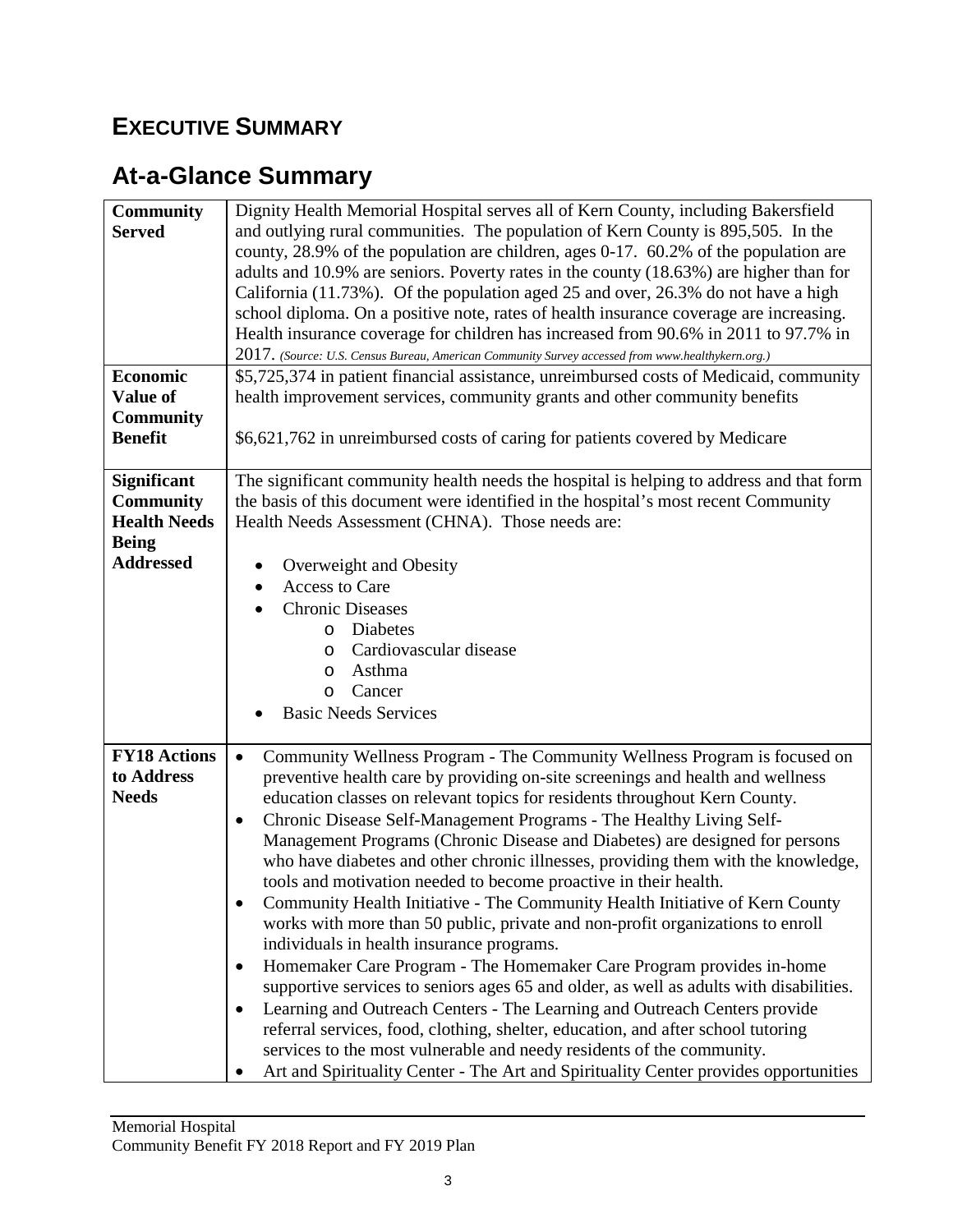|                    | for artistic expression, meditation, relaxation, and creativity to improve quality of  |
|--------------------|----------------------------------------------------------------------------------------|
|                    | life and reduce stress.                                                                |
| <b>Planned</b>     | The hospital will continue its major FY18 programs which include the Community         |
| <b>Actions for</b> | Wellness Program, Chronic Disease Self-Management Program, Community Health            |
| <b>FY19</b>        | Initiative, Homemaker Care Program, Learning and Outreach Centers, and Art and         |
|                    | Spirituality Centers. New program activities include the addition of the College Dream |
|                    | Program (Learning and Outreach Centers), the Matter of Balance Program                 |
|                    | (Community Wellness Program) and the Hospital to Home Stat Program (Homemaker          |
|                    | Care Program).                                                                         |

This document is publicly available at [https://www.dignityhealth.org/central-california/locations/mercy](https://www.dignityhealth.org/central-california/locations/mercy-bakersfield/about-us/community-benefit-report-health-needs-assessment)[bakersfield/about-us/community-benefit-report-health-needs-assessment.](https://www.dignityhealth.org/central-california/locations/mercy-bakersfield/about-us/community-benefit-report-health-needs-assessment) A paper copy is available for inspection upon request at the Memorial Hospital's Administrative Office.

Written comments on this report can be submitted to the Memorial Hospital's Administration Office at 420 34<sup>th</sup> Street, Bakersfield, California, 93301 or by e-mail to Felicia. Corona@DignityHealth.org.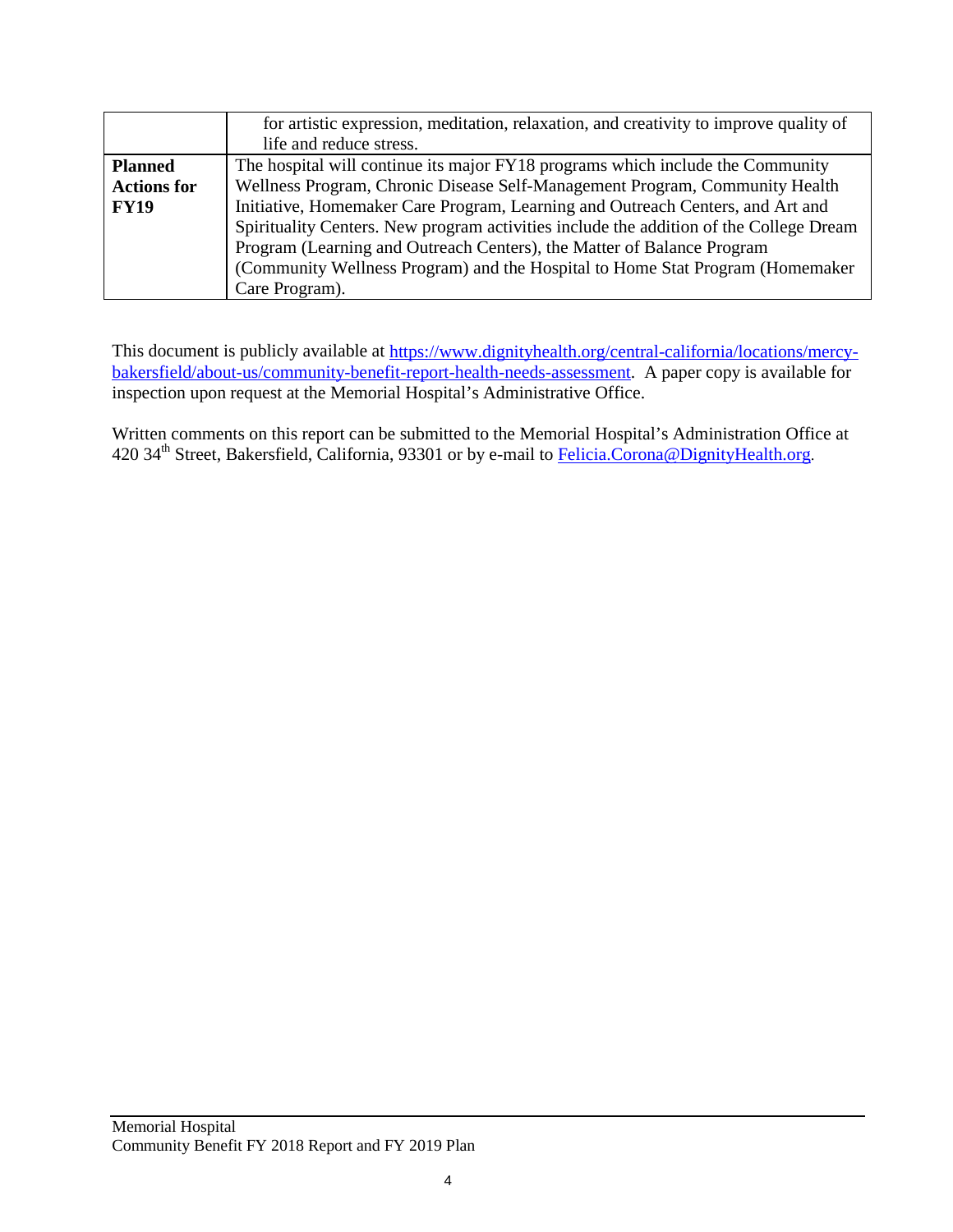### **MISSION, VISION AND VALUES**

Memorial Hospital is a part of Dignity Health, a non-profit health care system made up of more than 60,000 caregivers and staff who deliver excellent care to diverse communities in 21 states. Headquartered in San Francisco, Dignity Health is the fifth largest health system in the nation. At Dignity Health, we unleash the healing power of humanity through the work we do every day, in hospitals, in other care sites and the community.

#### **Our Mission**

We are committed to furthering the healing ministry of Jesus. We dedicate our resources to:

- Delivering compassionate, high-quality, affordable health services;
- Serving and advocating for our sisters and brothers who are poor and disenfranchised; and
- Partnering with others in the community to improve the quality of life.

#### **Our Vision**

A vibrant, national health care system known for service, chosen for clinical excellence, standing in partnership with patients, employees, and physicians to improve the health of all communities served.

#### **Our Values**

Dignity Health is committed to providing high-quality, affordable healthcare to the communities we serve. Above all else we value:

*Dignity* - Respecting the inherent value and worth of each person.

*Collaboration* - Working together with people who support common values and vision to achieve shared goals.

*Justice* - Advocating for social change and acting in ways that promote respect for all persons.

*Stewardship* - Cultivating the resources entrusted to us to promote healing and wholeness.

*Excellence* - Exceeding expectations through teamwork and innovation.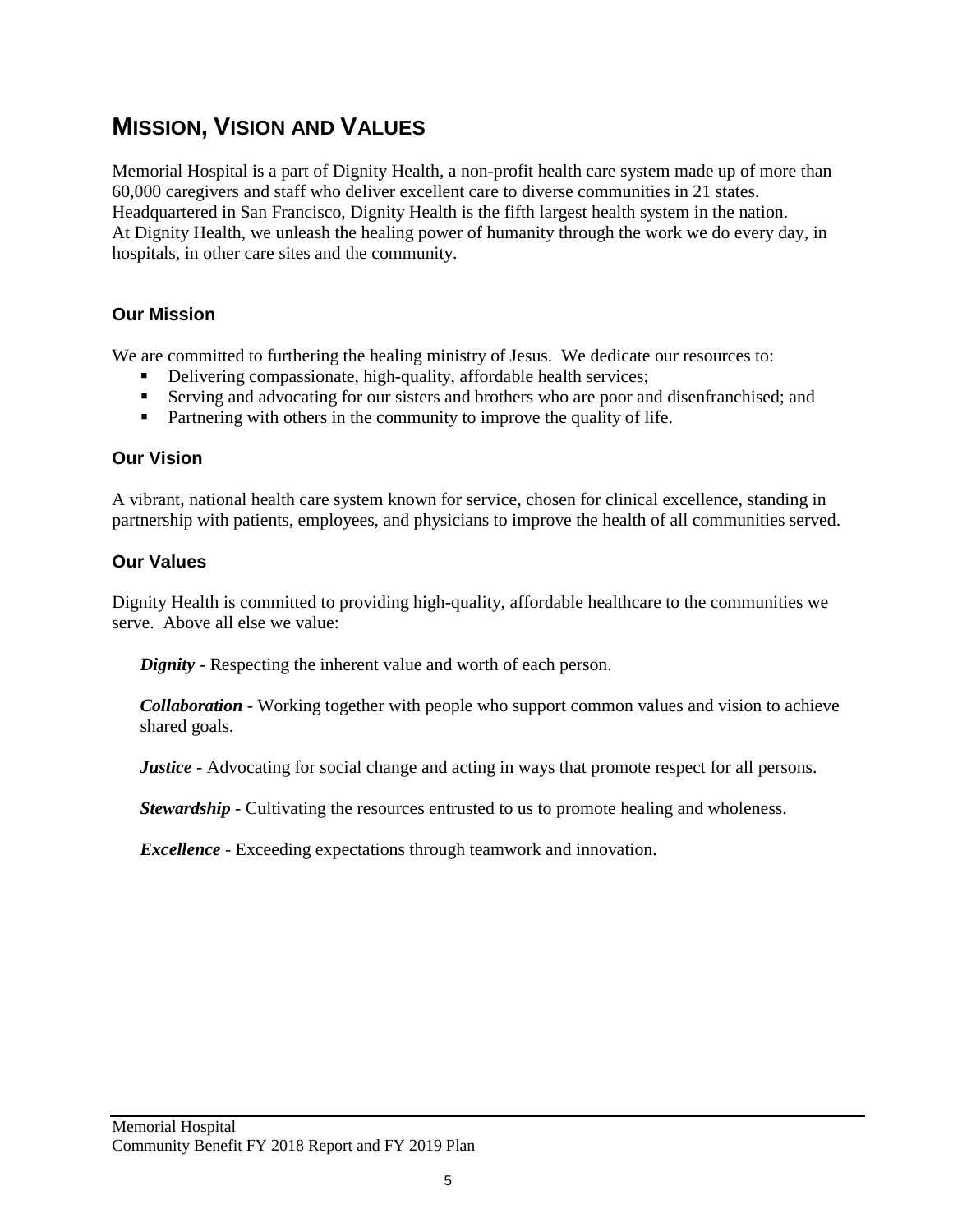### **OUR HOSPITAL AND OUR COMMITMENT**

As Bakersfield's largest acute care facility, Memorial Hospital opened its doors to the public in 1956 to serve the growing needs of the community. Located in the heart of a reenergized downtown, the campus has received numerous awards and recognition for its quality care. When the ground was turned on this community treasure 65 years ago, no one could know then how Memorial Hospital would grow. But through the leadership and heart of Larry Carr, the 112 bed community hospital grew into more than 400 and thousands of lives were changed. The three Dignity Health hospitals in Bakersfield (Mercy Hospital Downtown, Mercy Hospital Southwest, and Memorial Hospital) are the largest providers of health services in the Southern San Joaquin Valley serving a diverse population of urban and rural residents.

Memorial Hospital is located at 420 34th Street, Bakersfield, California, 93301. Memorial has 426 licensed beds and includes a full-service Emergency Department with an Accredited Chest Pain Center and Nationally Certified Stroke Center. Memorial Hospital is home to the Sarvanand Heart and Brain Institute with Kern County's first Bi-Plane Interventional Suite and Transcatheter Aortic Valve Replacement (TAVR) Program. In addition to its nationally recognized cardiovascular and neurological services, world-class burn care is provided through Memorial's partnership with The Grossman Burn Center. The Lauren Small Children's Center includes a Family Care and Birthing Center, a Level II NICU, the area's only Pediatric Intensive Care Unit, a 35-bed inpatient acute care unit, and the Robert A. Grimm Children's Pavilion for Emergency Services. This emergency room just-for-kids is the first of its kind between Los Angeles and Madera. Other services include the Center for Wound Care and Hyperbarics, Center for Healthy Living, robotic surgery program, oncology, orthopedics, and many more.

#### **Description of the Community Served**

Memorial Hospital serves all of Kern County, including Bakersfield and outlying rural communities. Memorial determines the Primary Service Area based on the top zip codes that constitute 70 percent of the patient discharges from the hospital. A summary description of the community is below, and additional details can be found in the CHNA report online.

The county covers more than 8,100 square miles, geographically making it the third largest county in the state. The landscape is diverse, ranging from high desert to mountains to vast expanses of rich agricultural flatlands. Kern County consistently ranks among the top five most productive agricultural counties in the United States and is one of the nation's leading petroleum-producing counties. Seasonal and cyclical fluctuations in employment in the agriculture and petroleum industries drive Kern County's unemployment rate consistently well above the state average. A summary description of the community is below, and additional community facts and details can be found in the CHNA report online.

The following data is from the Claritas Company and Truven Health Analytics:

Total Service Area Population: 630,314 Race: 31.5% White – Non-Hispanic, 5.7% Black/African American, 54.4% Hispanic or Latino, 5.7% Asian/Pacific Islander, 2.7 % All Others Median Income: \$59,508 Uninsured: 10.0%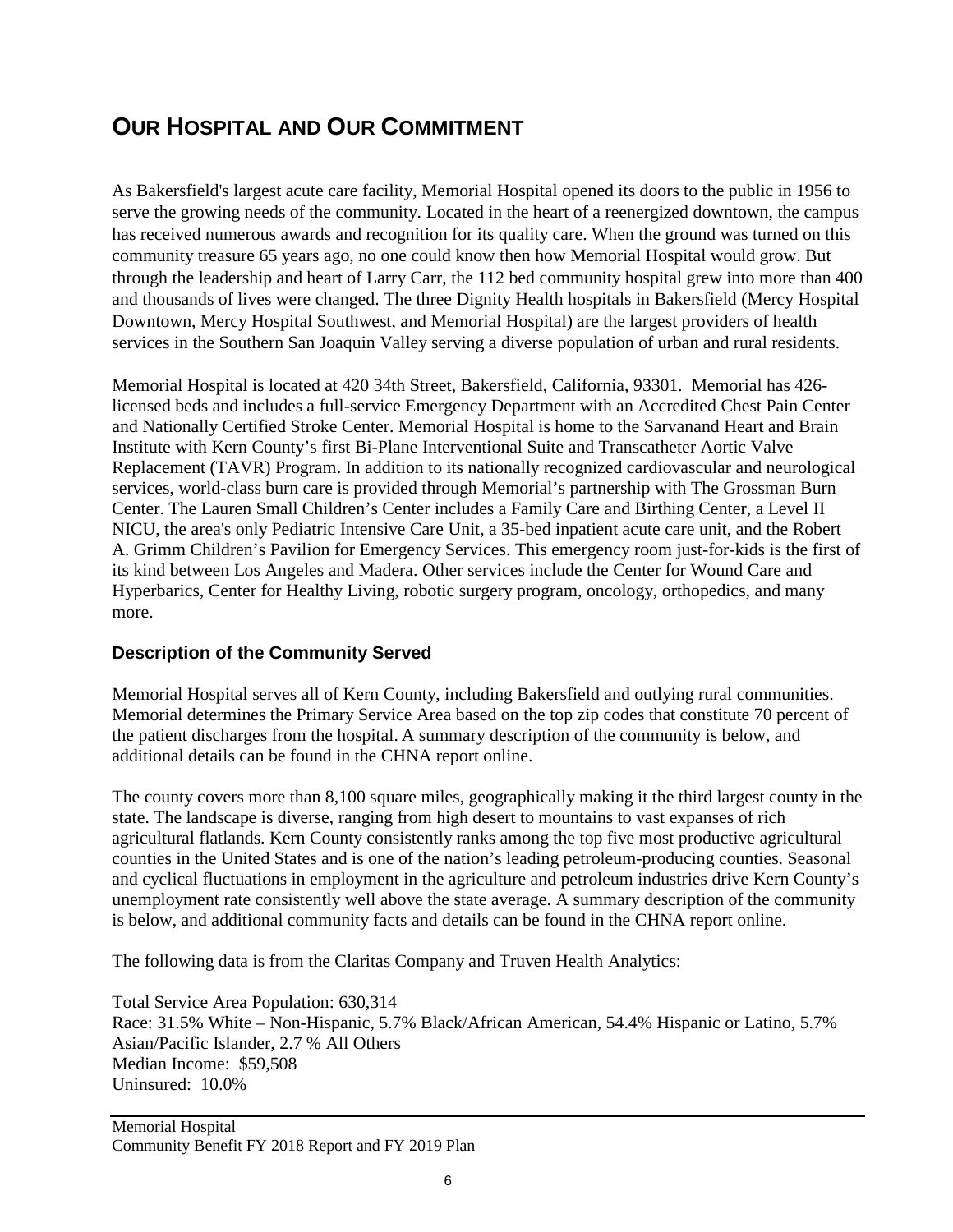Unemployment: 6.7% No HS Diploma: 25.3% Medicaid Population: 37.4%



### **Community Needs Index (CNI) Map**

One tool used to assess health need is the Community Need Index (CNI) created and made publicly available by Dignity Health and Truven Health Analytics. The CNI analyzes data at the zip code level on five factors known to contribute or be barriers to health care access: income, culture/language, education, housing status, and insurance coverage. Scores from 1.0 (lowest barriers) to 5.0 (highest barriers) for each factor are averaged to calculate a CNI score for each zip code in the community. Research has shown that communities with the highest CNI scores experience twice the rate of hospital admissions for ambulatory care sensitive conditions as those with the lowest scores.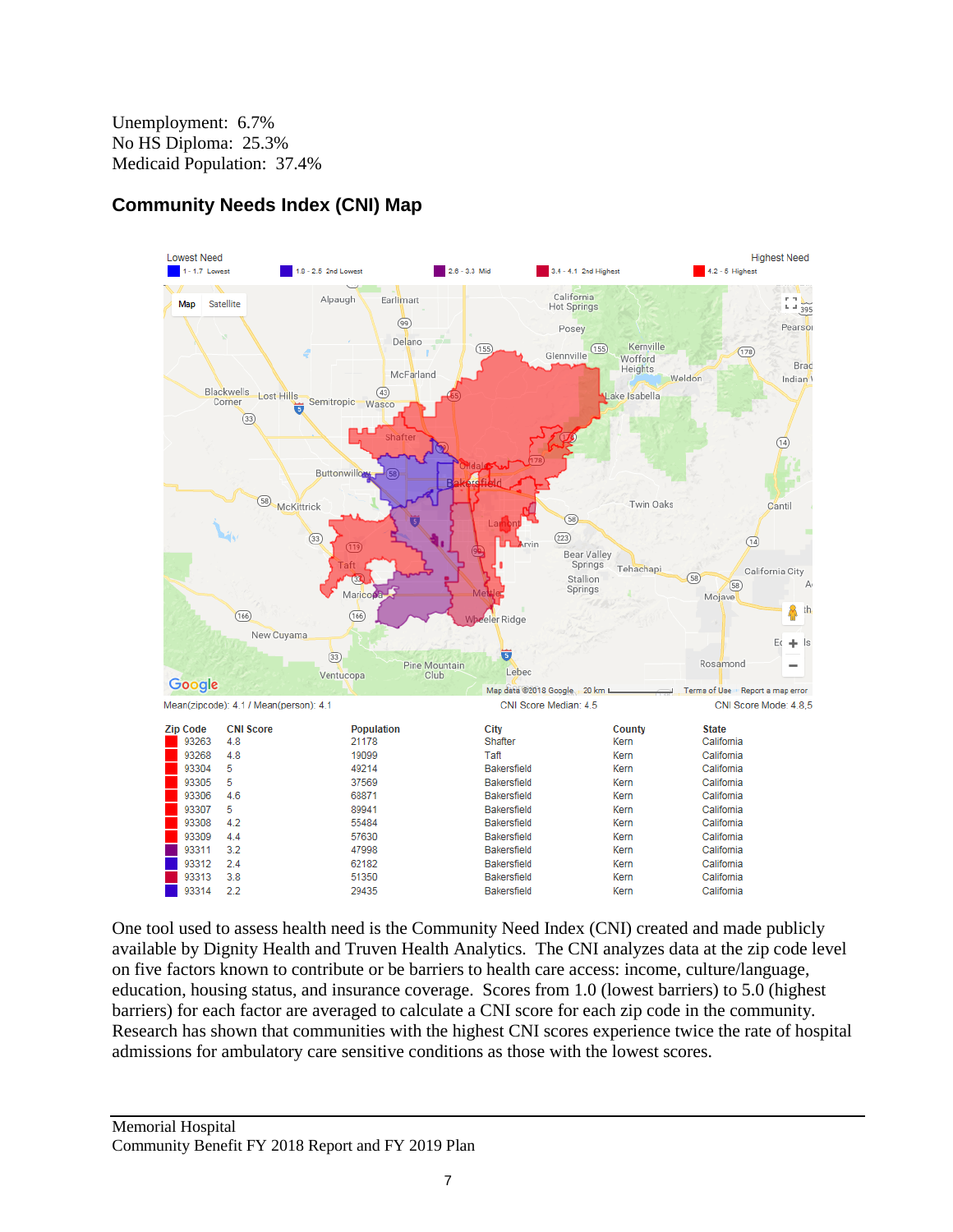# **COMMUNITY BENEFIT PLANNING PROCESS**

Memorial Hospital engages in multiple activities to conduct the community benefit and community health improvement planning process. These include, but are not limited to: conducting a Community Health Needs Assessment (CHNA) with community input at least every three years; using five core principles to guide planning and program decisions; measuring and tracking program indicators; and engaging the Community Benefit Committee and other stakeholders in the development of the annual community benefit plan and triennial Implementation Strategy.

#### **Community Health Needs Assessment**

The significant needs that form the basis of the hospital's community health programs were identified in the most recent Community Health Needs Assessment (CHNA), which was adopted in April 2016.

The hospital conducts a CHNA at least every three years to inform its community health strategy and program planning. The CHNA report contains several key elements, including:

- Description of the assessed community served by the hospital;
- Description of assessment processes and methods, including: the data used; how the hospital solicited and took into account input from a public health department, members or representatives of medically underserved, low-income and minority populations; and the process and criteria used in identifying significant health needs and prioritizing them;
- Presentation of data, information and assessment findings, including a prioritized list of identified significant community health needs;
- Community resources (e.g., organizations, facilities and programs) potentially available to help address identified needs; and
- Discussion of impacts of actions taken by the hospital since the preceding CHNA.

### **CHNA Significant Health Needs**

The community health needs assessment identified the following significant community health needs:

- **Access to care** Health insurance coverage is considered a key component to accessing health care including regular primary care, specialty care and other health services that contributes to one's health status. In Kern County, 89.4% of residents are insured; however, there remain many barriers to accessing care. (*Source: California Health Interview Survey, 2017.)*
- **Asthma** In Kern County 13.2% of adults and 13.3% of children have been diagnosed with asthma. (*Source: California Health Interview Survey, 2014.)* Asthma is a chronic disease and without proper disease management those that suffer with asthma have higher hospitalization and ER usage.
- **Cancer** death rates for respiratory cancer are significantly higher in Kern County than in the state. (*Source: California Cancer Registry, Cancer Surveillance Section, California Department of Public Health, 2013-2015.)*
- Cardiovascular disease Conditions may include heart disease, stroke, high blood cholesterol and high blood pressure. For adults in Kern County, 7% have been diagnosed with heart disease and 31.7% of adults have been diagnosed with high blood pressure. (*Source: California Health Interview Survey, 2014.)*
- **Dental health** Lack of access to dental health care can contribute to poor health status. 29.8% of children in Kern County have not had a dental visit within the past year. (*Source: California Health Interview Survey, 2014.)*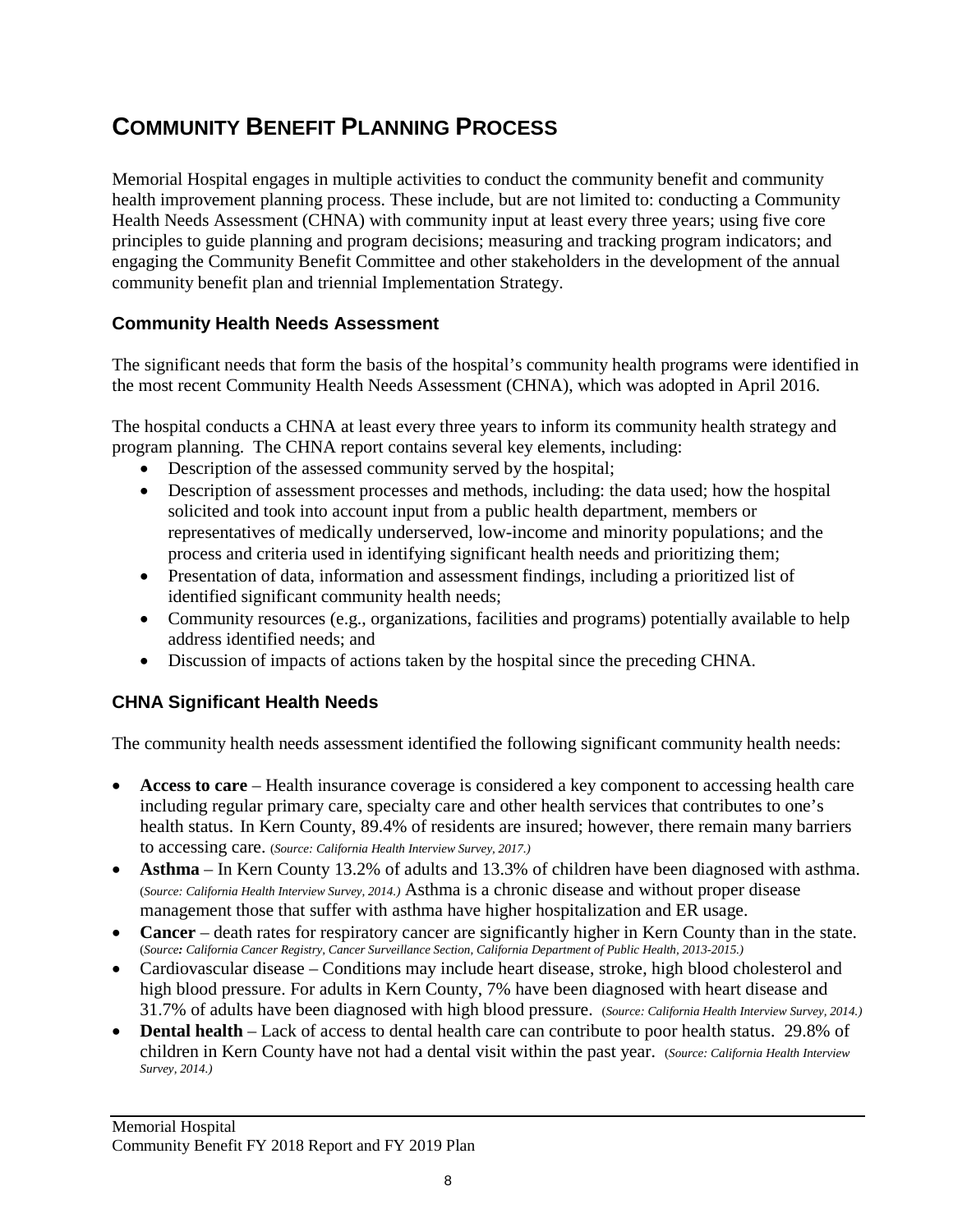- **Diabetes** Diabetes is a costly chronic condition that can lead to disability, loss of productivity and premature death. In Kern County, 10% of adults have been diagnosed with diabetes. Adults in Kern County have high rates of hospitalization for complications of diabetes. (*Source: California Health Interview Survey, 2017.)*
- **Environmental health** (air quality and water safety) The county experiences high amounts of air and water pollution from agricultural activities. (*Source: U.S. Environmental Protection Agency, Toxics Release Inventory Program, 2014.)* Coccidioidmycosis or Valley Fever is an illness caused by a fungus found in the soil. Kern County has high rates of Valley Fever. (*Source: California Department of Public Health, Center for Infectious Disease, Yearly Summaries of Selected General Communicable Diseases in California, 2011 – 2014.)*
- **Lung disease** Chronic Lower Respiratory Disease is the third highest cause of death in Kern County and exceeds the state death rate. (*Source: California Department of Public Health, 2013.)* One contributing factor to lung disease is smoking. In the county, 15.6% of adults smoke cigarettes. (*Source: California Health Interview Survey, 2016.)*
- **Maternal and infant health** Kern County has high rates of teen births (40.7 per 1,000 live births) and infant deaths (6.4 per 1,000 live births). (*Source: California Department of Public Health, 2015.)*
- **Mental health** In Kern County, 14.5% of adults experienced serious psychological distress in the past year. Community stakeholders identified an ongoing stigma associated with having mental health issues. (*Source: California Health Interview Survey, 2014.)*
- **Overweight and obesity** Being overweight is a precursor to many chronic diseases. In Kern County, 76.4% of the adult population reported being overweight or obese, higher than the state (62.6%). (*Source: California Health Interview Survey, 2017.)*
- **Sexually Transmitted Infections** Rates of chlamydia and gonorrhea are higher in the county than found in the state. (*Source: California Department of Public Health, 2015.)*
- **Substance abuse** (alcohol, drug, tobacco use) Binge drinking among adults and teens in Kern County exceed the state rate. 32.7% of adults binge drink. (*Source: California Health Interview Survey, 2016.)*

#### **Significant Health Needs the Hospital will Not Address**

Taking existing hospital and community resources into consideration, Memorial Hospital will not directly address the following health needs identified in the CHNA: dental health, environmental health, maternal and infant health, mental health, sexually transmitted infections and substance abuse. Memorial Hospital cannot address all the health needs present in the community; therefore, it will concentrate on those health needs that can most effectively be addressed given the organization's areas of focus and expertise.

Additional detail about the needs assessment process and findings can be found in the CHNA report, which is publicly available at [https://www.dignityhealth.org/central-california/locations/mercy](https://www.dignityhealth.org/central-california/locations/mercy-bakersfield/about-us/community-benefit-report-health-needs-assessment)[bakersfield/about-us/community-benefit-report-health-needs-assessment](https://www.dignityhealth.org/central-california/locations/mercy-bakersfield/about-us/community-benefit-report-health-needs-assessment) or upon request at the hospital's Community Health office.

#### **Creating the Community Benefit Plan**

Rooted in Dignity Health's mission, vision and values, Memorial Hospital is dedicated to improving community health and delivering community benefit with the engagement of its management team, Community Board and Community Benefit Committee. The board and committee are composed of community members who provide stewardship and direction for the hospital as a community resource (see Appendix A). These parties review community benefit plans and program updates prepared by the hospital's community health director and other staff.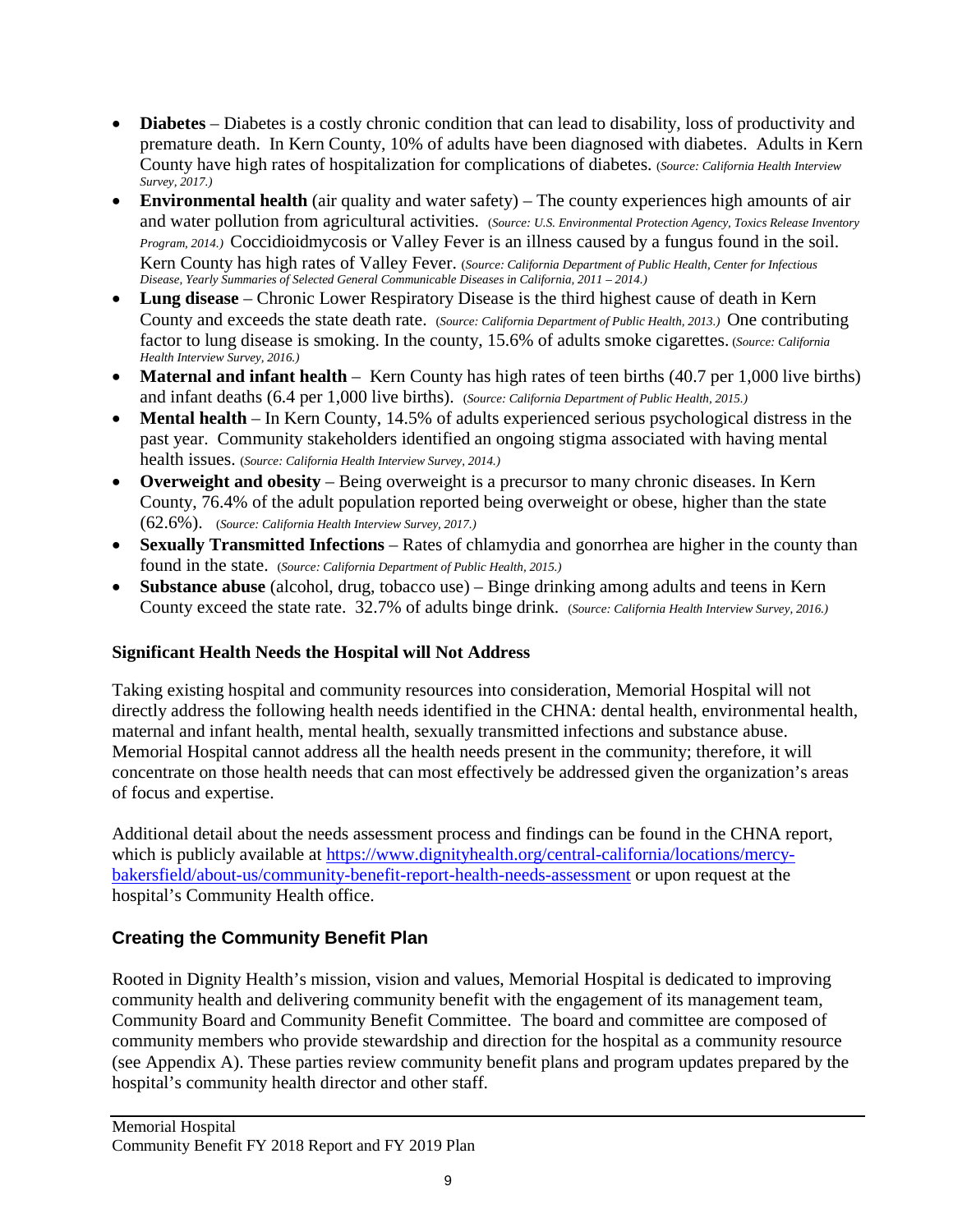As a matter of Dignity Health policy, the hospital's community health and community benefit programs are guided by five core principles. All of our initiatives relate to one or more of these principles:

- Focus on Disproportionate Unmet Health-Related Needs
- Emphasize Prevention
- Contribute to a Seamless Continuum of Care
- Build Community Capacity
- Demonstrate Collaboration

A general approach was taken when planning and developing initiatives to address priority health issues. The 2016 CHNA guided Memorial Hospital's community benefit initiatives for FY18. The 2016 CHNA will be used between now and the 2019 CHNA to actively plan programs. Department of Special Needs and Community Outreach leadership staff engaged the Community Benefit Committee to help shape initiatives and provide internal perspective on issues. Programs will be evaluated throughout the year utilizing input from our Community Benefit Committee, partners, newly published data and our own program outcome data. This approach will allow us to respond to identified needs by revising program strategies and adding enhancements on a regular basis.

The CHNA and relationships with community service organizations help us identify vulnerable populations with disproportionate unmet health needs (DUHN) that have a high prevalence or severity for a particular health concern that we can address with a program or activity.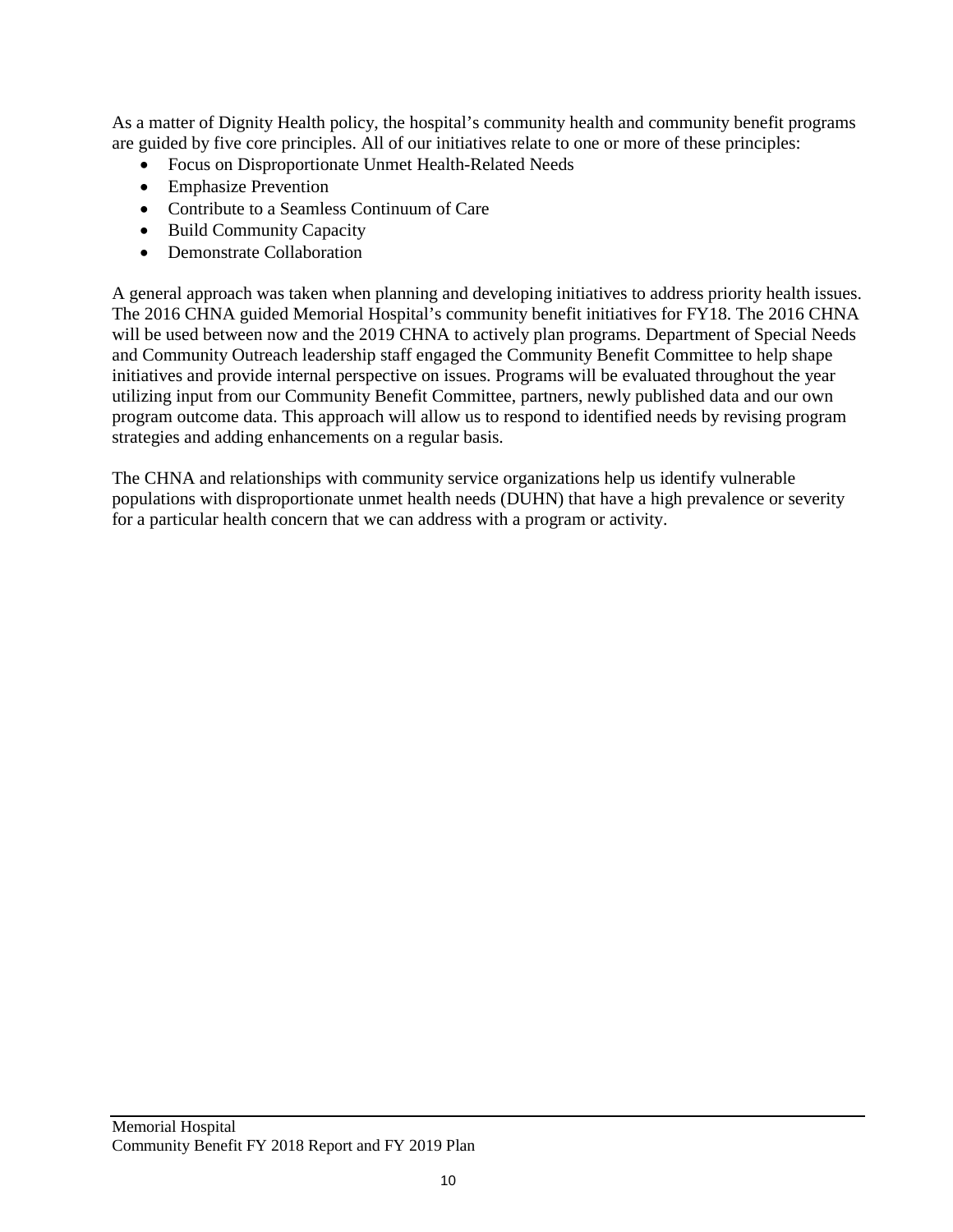# **2018 REPORT AND 2019 PLAN**

This section presents strategies, programs and initiatives that Memorial Hospital delivers, funds or collaborates with others to address significant community health needs. It includes both a report on actions taken in FY18 and planned activities for FY19, with statements on anticipated impacts, planned collaboration, and patient financial assistance to address access. Program Digests provide detail on select programs' goals, measurable objectives, expenses and other information.

This report specifies planned activities consistent with the hospital's mission and capabilities. The hospital may amend the plan as circumstances warrant. For instance, changes in significant community health needs or in community assets and resources directed to those needs may merit refocusing the hospital's limited resources to best serve the community.

#### **Strategy and Program Plan Summary**

The following programs and initiatives address the significant health needs that Memorial Hospital has chosen to address.

| <b>Health Need: Access to Health Care</b>                                                                 |                                                                       |               |                |
|-----------------------------------------------------------------------------------------------------------|-----------------------------------------------------------------------|---------------|----------------|
| <b>Strategy or Activity</b>                                                                               | <b>Summary Description</b>                                            | <b>Active</b> | <b>Planned</b> |
|                                                                                                           |                                                                       | <b>FY18</b>   | <b>FY19</b>    |
| <b>Community Health</b>                                                                                   | Increases access to health insurance and health care for<br>$\bullet$ | ⊠             | $\boxtimes$    |
| Initiative                                                                                                | hard to reach individuals in Kern County.                             |               |                |
|                                                                                                           | Provides training for application assistance, and<br>$\bullet$        |               |                |
|                                                                                                           | educates families on the importance of preventive care.               |               |                |
| <b>Homemaker Care</b>                                                                                     | Provides needed access to care for frail elderly and<br>$\bullet$     | ⊠             | ⊠              |
| Program                                                                                                   | disabled adults by helping them live independently for                |               |                |
|                                                                                                           | as long as possible.                                                  |               |                |
| Prescription                                                                                              | Purchases necessary medications in emergency<br>$\bullet$             | ⊠             | ⊠              |
| Purchases for                                                                                             | situations for people who must have the medicines for                 |               |                |
| Indigents                                                                                                 | their health but have no money to buy them.                           |               |                |
| <b>Financial Assistance</b>                                                                               | Provides financial assistance through both free and<br>$\bullet$      | ⊠             | ⊠              |
|                                                                                                           | discounted care for health care services, consistent with             |               |                |
|                                                                                                           | the hospital's financial assistance policy.                           |               |                |
| <b>Coordinated Care</b>                                                                                   | Addresses the social determinants of health and<br>$\bullet$          | $\boxtimes$   | $\boxtimes$    |
| Network Initiative                                                                                        | ultimately links referred patients to appropriate and                 |               |                |
|                                                                                                           | needed community-based services.                                      |               |                |
| Anticipated Impact: The initiatives addressing access to care are anticipated to result in: early         |                                                                       |               |                |
| identification and treatment of health issues, gains in public or private health care coverage, increased |                                                                       |               |                |
| knowledge about how to access and navigate the health care system, and linkages to health care resources  |                                                                       |               |                |
| and social services that improve the quality of life for vulnerable clients.                              |                                                                       |               |                |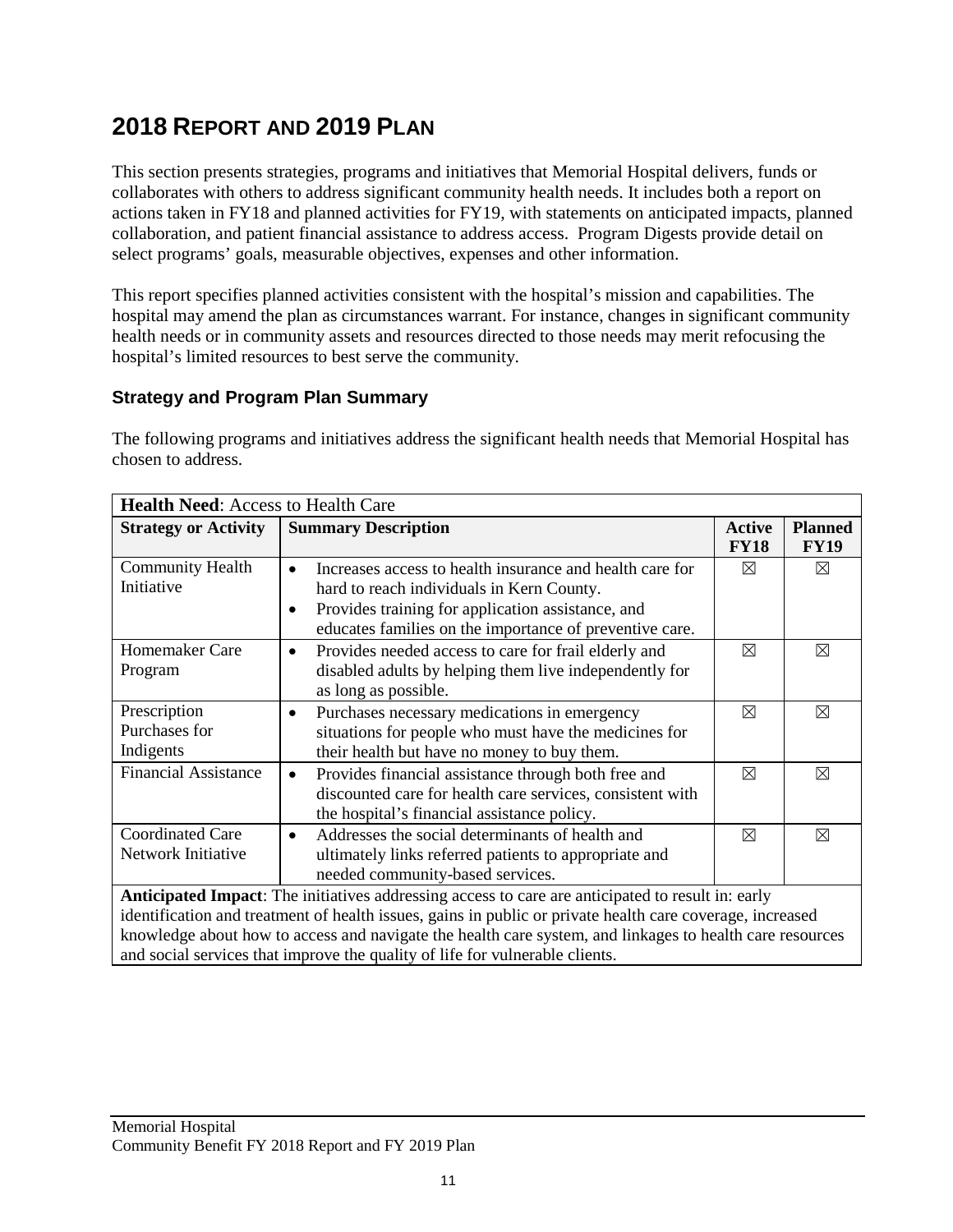| <b>Health Need:</b> Chronic Diseases (Diabetes, Cardiovascular Disease, Asthma, Cancer)                                                                                                                    |                                                                                                                                                                               |                       |                               |
|------------------------------------------------------------------------------------------------------------------------------------------------------------------------------------------------------------|-------------------------------------------------------------------------------------------------------------------------------------------------------------------------------|-----------------------|-------------------------------|
|                                                                                                                                                                                                            | <b>Strategy or Activity   Summary Description</b>                                                                                                                             | Active<br><b>FY18</b> | <b>Planned</b><br><b>FY19</b> |
| <b>Community Wellness</b><br>Program                                                                                                                                                                       | Provides community health screenings, as well as health<br>٠<br>education on a variety of prevention and treatment<br>topics.                                                 | ⊠                     | ⊠                             |
| Chronic<br>Disease/Diabetes<br>Self-Management<br>Program                                                                                                                                                  | Provides residents who have chronic diseases with the<br>$\bullet$<br>knowledge, tools and motivation needed to become<br>proactive in their health through 6-week workshops. | ⊠                     | ⊠                             |
| <b>Smoking Cessation</b><br>Program                                                                                                                                                                        | Facilitates Freedom From Smoking®, an eight session<br>$\bullet$<br>seminar, to help encourage participants to work on the<br>process and problems of quitting.               | $\boxtimes$           | ⊠                             |
| Anticipated Impact: The initiatives addressing chronic diseases are anticipated to result in: early<br>identification of chronic health issues, avoiding hospital admissions for two of the most prevalent |                                                                                                                                                                               |                       |                               |

ambulatory care sensitive conditions in our community (Diabetes and Congestive Heart Failure), and motivating individuals to quit smoking and improve the length and quality of their life.

| <b>Health Need:</b> Overweight and Obesity                                                          |                                                                     |                       |                               |
|-----------------------------------------------------------------------------------------------------|---------------------------------------------------------------------|-----------------------|-------------------------------|
|                                                                                                     | <b>Strategy or Activity   Summary Description</b>                   | Active<br><b>FY18</b> | <b>Planned</b><br><b>FY19</b> |
| In-Home Health                                                                                      | Provides personalized in-home health education and<br>$\bullet$     | ⊠                     |                               |
| Education                                                                                           | monitoring on topics including nutrition, diabetes and              |                       |                               |
|                                                                                                     | hypertension.                                                       |                       |                               |
| Health Education and                                                                                | Health screenings for blood pressure, blood sugar, and<br>$\bullet$ | ⊠                     | ⋉                             |
| Screenings                                                                                          | BMI are provided at a number of community sites,                    |                       |                               |
|                                                                                                     | health fairs and community events.                                  |                       |                               |
| Healthy Kids in                                                                                     | The 8-session program provides information to children<br>$\bullet$ | ⊠                     | X                             |
| <b>Healthy Homes</b>                                                                                | on the topics of nutrition, exercise, and lifestyle.                |                       |                               |
| Anticinated Imnact: The initiatives addressing overweight and obesity are anticinated to result in: |                                                                     |                       |                               |

**Anticipated Impact**: The initiatives addressing overweight and obesity are anticipated to result in: early identification of health issues related to obesity, increased knowledge on the factors that contribute to obesity and the health risks associated with obesity, increased knowledge on how to prevent obesity through nutrition and physical fitness.

| <b>Health Need: Basic Needs Services</b>      |                                                                                                                                                                                                                                                                                                                                         |                              |                               |
|-----------------------------------------------|-----------------------------------------------------------------------------------------------------------------------------------------------------------------------------------------------------------------------------------------------------------------------------------------------------------------------------------------|------------------------------|-------------------------------|
|                                               | <b>Strategy or Activity   Summary Description</b>                                                                                                                                                                                                                                                                                       | <b>Active</b><br><b>FY18</b> | <b>Planned</b><br><b>FY18</b> |
| Learning and<br><b>Outreach Centers</b>       | In collaboration with other community service agencies,<br>$\bullet$<br>the centers provide referral services, food, clothing, and<br>education to the most vulnerable and needy residents of<br>the community.<br>After school programs at the centers provide tutoring<br>$\bullet$<br>support five days a week to underserved youth. | $\boxtimes$                  | ⊠                             |
| <b>Coordinated Care</b><br>Network Initiative | Addresses the social determinants of health and<br>$\bullet$<br>ultimately links referred patients to appropriate and<br>needed community-based services.                                                                                                                                                                               | $\bowtie$                    | ⊠                             |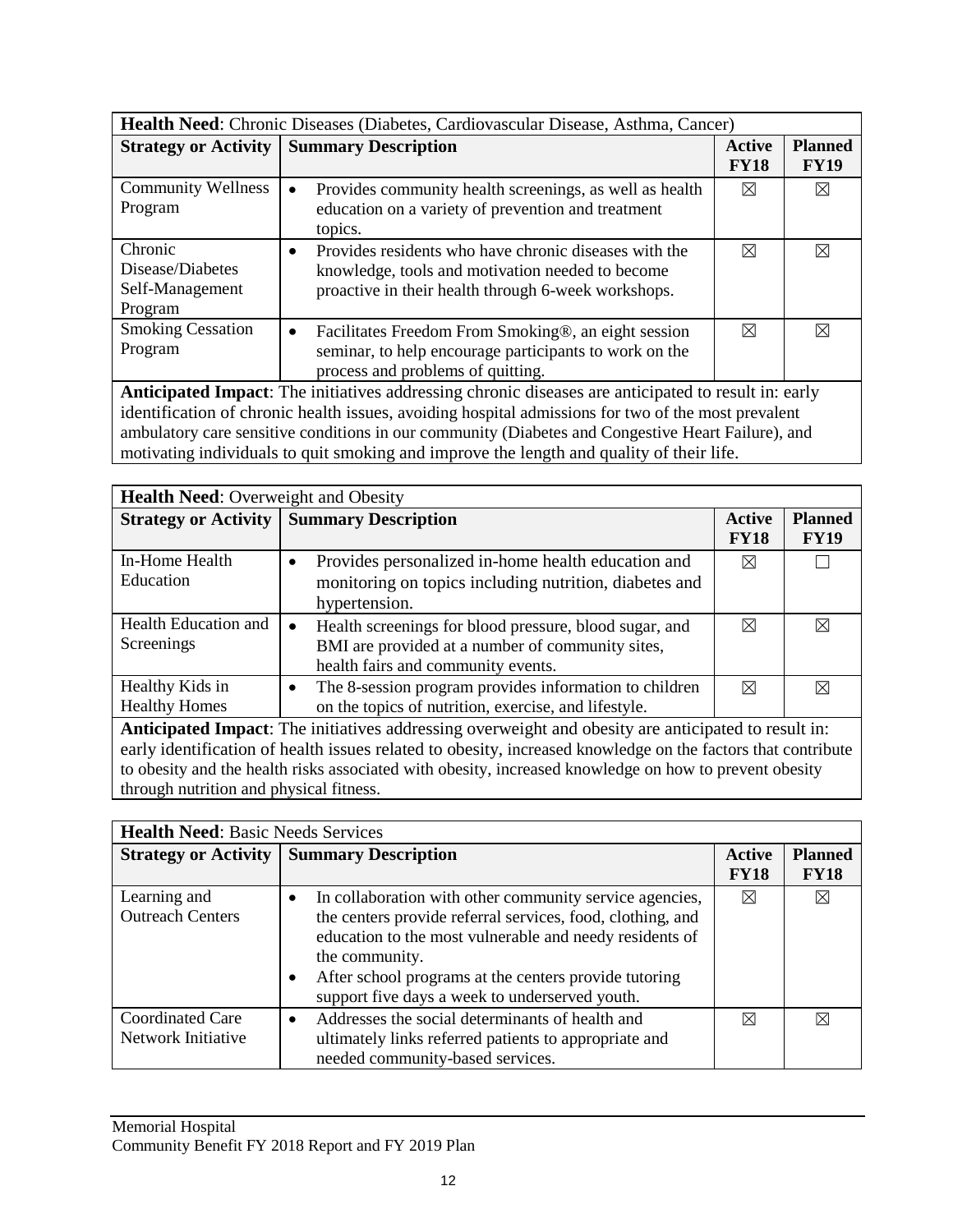| Art and Spirituality           | Provides opportunities for artistic expression,                                                           | ⊠ | $\boxtimes$ |
|--------------------------------|-----------------------------------------------------------------------------------------------------------|---|-------------|
| Center                         | meditation, relaxation, and creativity to promote                                                         |   |             |
|                                | health and well-being, aiding in physical, mental, and                                                    |   |             |
|                                | emotional recovery, including relieving anxiety and                                                       |   |             |
|                                | decreasing the perception of pain.                                                                        |   |             |
|                                | <b>Anticipated Impact:</b> The initiatives addressing basic needs services are anticipated to result in:  |   |             |
|                                | increased access to health and social services to help residents of Kern County stay healthy and begin to |   |             |
| live a better quality of life. |                                                                                                           |   |             |

### **Community Grants Program**

One important way the hospital helps to address community health needs is by awarding financial grants to non-profit organizations working together to improve health status and quality of life in the communities we serve. Grant funds are used to deliver services and strengthen service systems, to improve the health and well-being of vulnerable and underserved populations.

In FY18, Mercy and Memorial Hospitals awarded 8 grants totaling \$328,126. Below is a complete listing of FY18 grant projects; some projects may be described elsewhere in this report.

| <b>Grant Recipient</b>                                          | <b>Project Name</b>                                                         | <b>Amount</b> |
|-----------------------------------------------------------------|-----------------------------------------------------------------------------|---------------|
| Alpha House                                                     | Alpha House Shelter Program                                                 | \$75,000      |
| Alzheimer's Disease Association of Kern<br>County, Inc. (ADAKC) | <b>ADAKC Adult Day Service Education,</b><br>and Community Outreach Program | \$26,401      |
| Bakersfield Senior Center, Inc. (BSC)                           | Project Access for Better Health and<br>Prevention                          | \$30,000      |
| Catholic Charities Diocese of Fresno of<br><b>Bakersfield</b>   | Healthy Food, Healthy You                                                   | \$32,024      |
| Community Action Partnership of Kern<br>(CAPK)                  | East Kern Health Link                                                       | \$24,701      |
| The Leukemia & Lymphoma Society<br>(LLS)                        | LLS Access to Pediatric Cancer Care<br>Program                              | \$20,000      |
| Links for Life                                                  | Comprehensive Breast Health Program<br>(CBHP)                               | \$50,000      |
| St. Vincent de Paul Stores and Center<br>(SVDP)                 | The Homeless Assistance Program                                             | \$70,000      |

#### **Anticipated Impact**

The anticipated impacts of the hospital's activities on significant health needs are summarized above, and for select program initiatives are stated in the Program Digests on the following pages. Overall, the hospital anticipates that actions taken to address significant health needs will: improve health knowledge, behaviors, and status; increase access to needed and beneficial care; and help create conditions that support good health. The hospital is committed to measuring and evaluating key initiatives. The hospital creates and makes public an annual Community Benefit Report and Plan, and evaluates impact and sets priorities for its community health program in triennial Community Health Needs Assessments.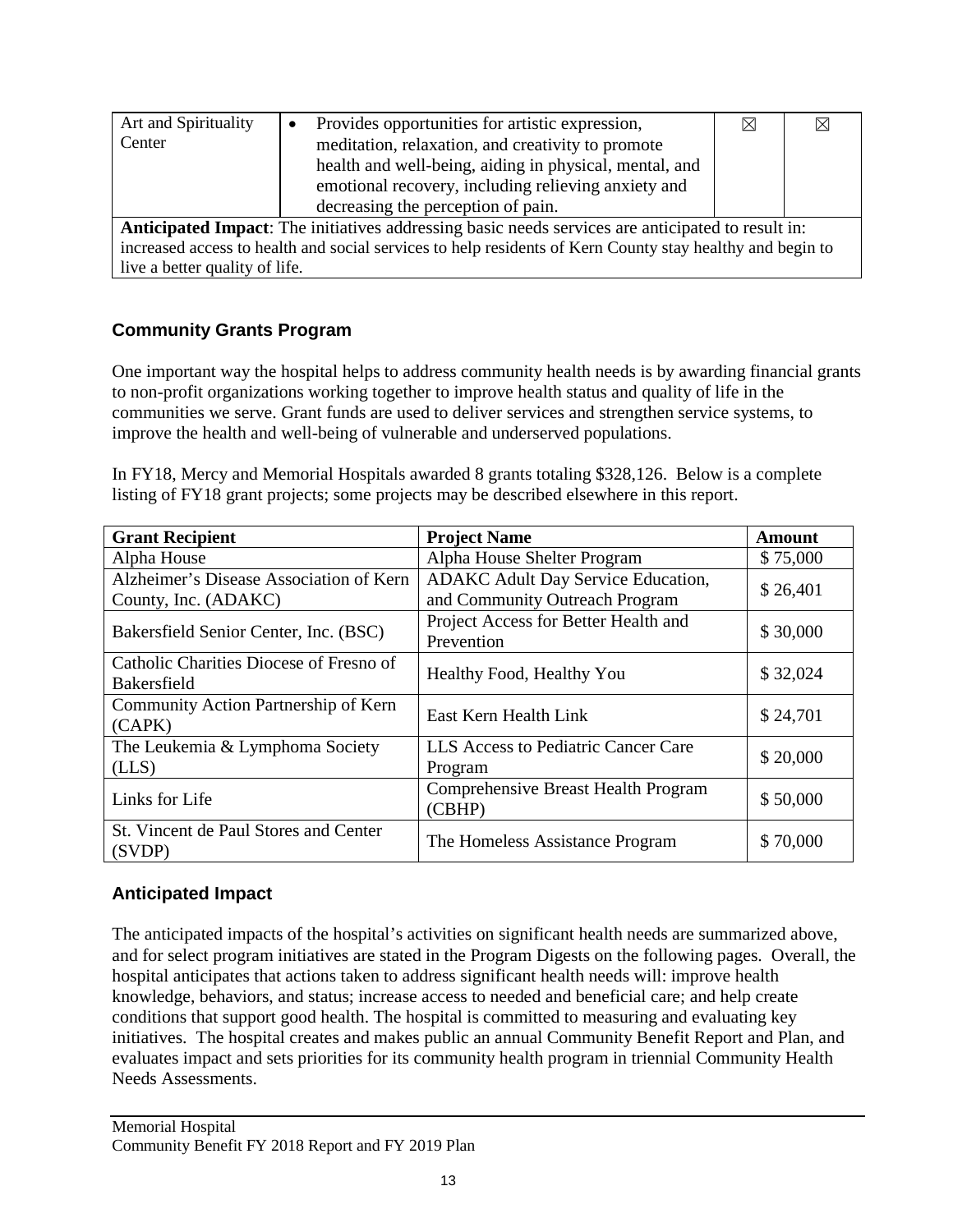#### **Planned Collaboration**

Mercy and Memorial Hospitals' Department of Special Needs and Community Outreach regularly collaborates with more than 100 community organizations and agencies to address the health needs of the community. Working collaboratively with community partners, the hospitals provide leadership, advocacy, stewardship of resources, assistance with local capacity building, and participation in community-wide health planning. Our participation as a collaborative partner provides an opportunity to share information, resources and ideas, solve problems, identify options, and evaluate the success of our efforts.

#### **Financial Assistance for Medically Necessary Care**

Memorial Hospital delivers compassionate, high quality, affordable health care and advocates for members of our community who are poor and disenfranchised. In furtherance of this mission, the hospital provides financial assistance to eligible patients who do not have the capacity to pay for medically necessary health care services, and who otherwise may not be able to receive these services. A plain language summary of the hospital's Financial Assistance Policy is in Appendix C. The amount of financial assistance provided in FY18 is listed in the Economic Value of Community Benefit section of this report on page 29.

The hospital notifies and informs patients and members of the community about the Financial Assistance Policy in ways reasonably calculated to reach people who are most likely to require patient financial assistance. These include:

- Providing a paper copy of the plain language summary of the Policy to patients as part of the intake or discharge process;
- Providing patients a conspicuous written notice about the Policy at the time of billing;
- Posting notices and providing brochures about the financial assistance program in hospital locations visible to the public, including the emergency department and urgent care areas, admissions office and patient financial services office;
- Making the Financial Assistance Policy, Financial Assistance Application, and plain language summary of the Policy widely available on the hospital's website;
- Making paper copies of these documents available upon request and without charge, both by mail and in public locations of the hospital; and
- Providing these written and online materials in appropriate languages.

Individuals with financial capacity to purchase health insurance shall be encouraged to do so as a means of assuring access to health care services. Additionally, Mercy and Memorial Hospitals' Community Health Initiative of Kern County conducts outreach to inform and enroll hard to reach individuals into health insurance, and to build awareness and support in the community at large.

### **Program Digests**

The following pages include program digests describing key programs and initiatives that address one or more significant health needs in the most recent CHNA report. The digests include program descriptions, intervention actions, health needs that are being addressed, planned collaboration, and program goals with measurable objectives.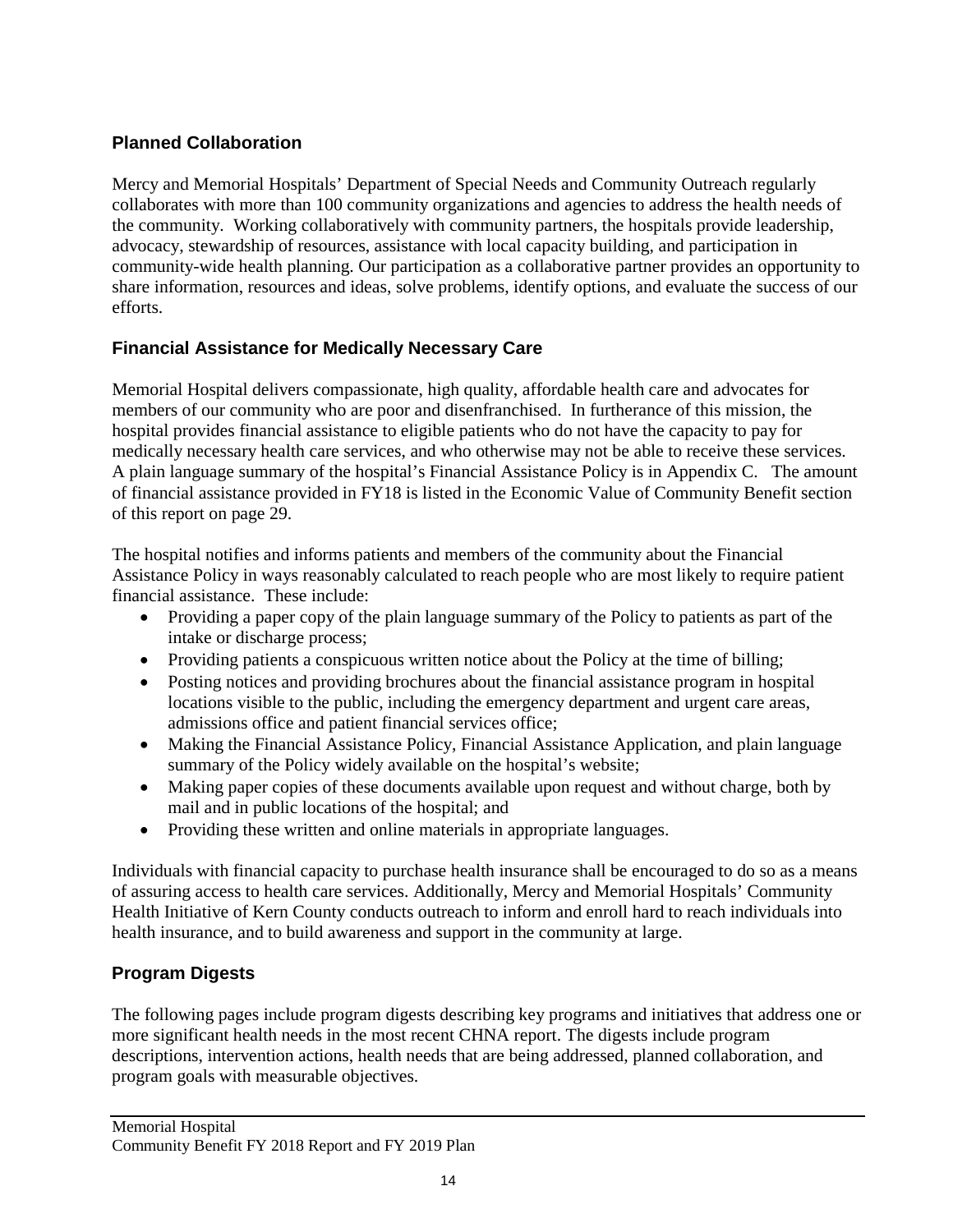|                                 | <b>Community Wellness Program</b>                                                                                         |
|---------------------------------|---------------------------------------------------------------------------------------------------------------------------|
| <b>Significant Health Needs</b> | Overweight and Obesity<br>$\checkmark$                                                                                    |
| <b>Addressed</b>                | Access to Care<br>$\checkmark$                                                                                            |
|                                 | Diabetes<br>✓                                                                                                             |
|                                 | Cardiovascular Disease<br>✓                                                                                               |
|                                 | Asthma<br>✓                                                                                                               |
|                                 | Cancer<br>✓                                                                                                               |
|                                 | <b>Basic Needs Services</b><br>□                                                                                          |
| <b>Program Emphasis</b>         | Focus on Disproportionate Unmet Health-Related Needs<br>$\checkmark$                                                      |
|                                 | <b>Emphasize Prevention</b><br>✓                                                                                          |
|                                 | Contribute to a Seamless Continuum of Care<br>✓                                                                           |
|                                 | <b>Build Community Capacity</b><br>✓                                                                                      |
|                                 | Demonstrate Collaboration<br>✓                                                                                            |
| <b>Program Description</b>      | The Community Wellness Program is focused on preventive health care by                                                    |
|                                 | providing on-site screenings and health and wellness education classes on                                                 |
|                                 | relevant topics for residents throughout Kern County. The Community                                                       |
|                                 | Wellness Program encompasses programs that address prevention, screening for                                              |
|                                 | cancer, cardiovascular disease, asthma, diabetes, overweight and obesity, and<br>smoking cessation.                       |
|                                 |                                                                                                                           |
| <b>Community Benefit</b>        | A1-a Community Health Education - Lectures/Workshops<br>A1-c Community Health Education - Individual health education for |
| Category                        | uninsured/under insured                                                                                                   |
|                                 | A2-d Community Based Clinical Services - Immunizations/Screenings                                                         |
|                                 | FY 2018 Report                                                                                                            |
|                                 |                                                                                                                           |
|                                 |                                                                                                                           |
| Program Goal /                  | The Community Wellness Program will increase access to preventive health                                                  |
| <b>Anticipated Impact</b>       | screenings and education for residents of Kern County.                                                                    |
| <b>Measurable Objective(s)</b>  | The objectives for FY 2018 were:<br>$\bullet$                                                                             |
| with Indicator(s)               | Provide 35,000 blood pressure, cholesterol, glucose, and BMI screenings                                                   |
|                                 | throughout Kern County. Seventy-five percent of clients who attend seven                                                  |
|                                 | or more screenings will see improved health screening results.<br>$\bullet$                                               |
|                                 | Provide 1,000 flu immunizations for residents of Kern County.                                                             |
|                                 | Add two monthly Community Screening Clinics in a new rural county<br>٠                                                    |
|                                 | location.                                                                                                                 |
|                                 | Seventy-five percent of children who attend six of the eight classes in                                                   |
|                                 | Healthy Kids in Healthy Homes will demonstrate improved physical fitness.                                                 |
|                                 | Eighty percent of participants will have a better understanding of how to<br>٠                                            |
|                                 | live a healthy lifestyle after attending a health education class, workshop or                                            |
|                                 | program.                                                                                                                  |
|                                 | Offer 4 Freedom From Smoking <sup>®</sup> Clinics.<br>$\bullet$                                                           |
|                                 | Plan one Cancer Education and Screening event.                                                                            |
| <b>Intervention Actions</b>     | Intervention actions for FY 18 were:                                                                                      |
| for Achieving Goal              | Ongoing collection of health screening results in a database.<br>$\bullet$                                                |
|                                 | Provide 150 Community Health Education classes that focus on the<br>$\bullet$                                             |
|                                 | following priorities - Obesity, Diabetes, Asthma, and Cardiovascular                                                      |
|                                 | Disease.<br>Provide community health education classes at 5 new locations.<br>$\bullet$                                   |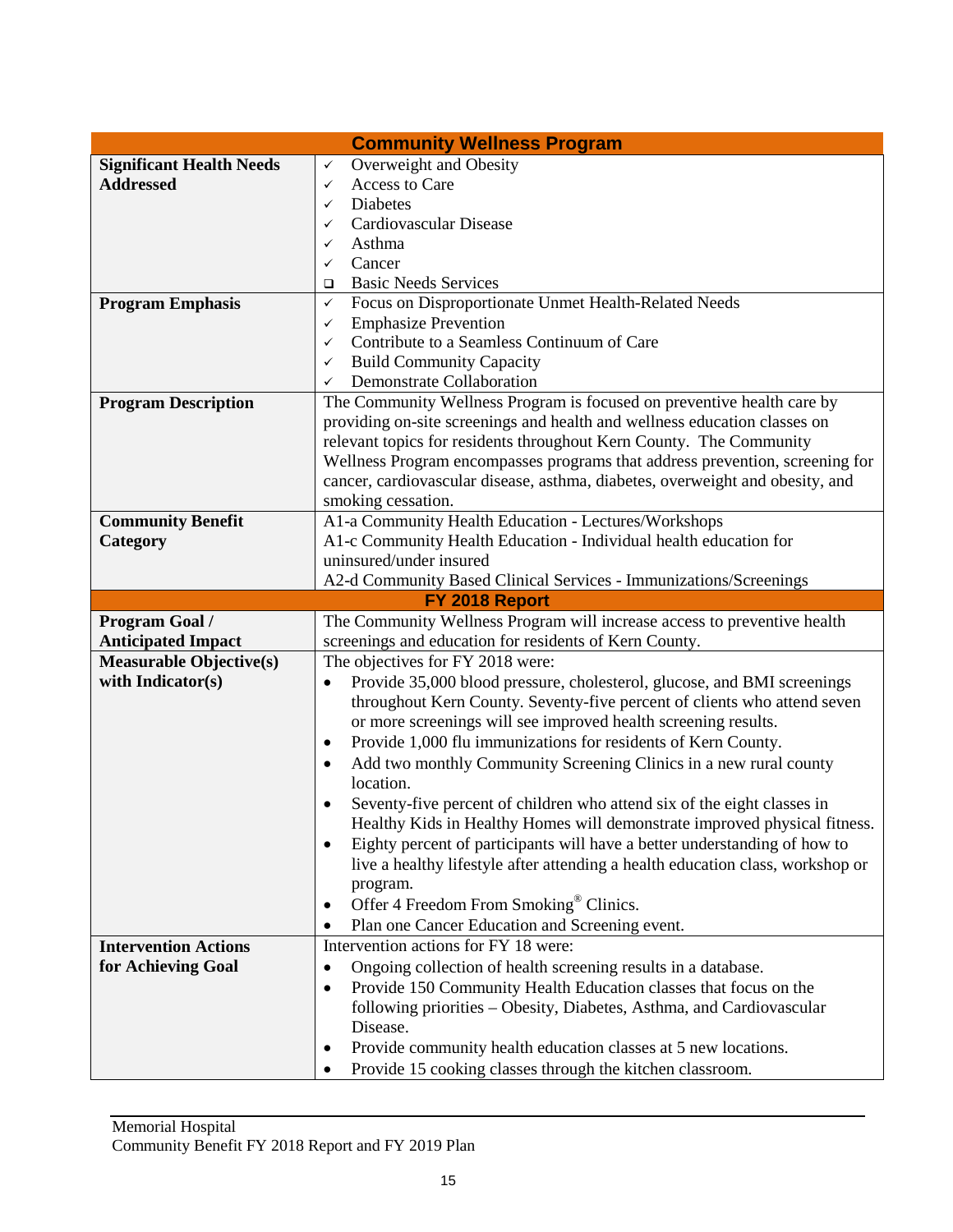|                                  | Further develop collaborative relationships with community-based<br>$\bullet$            |
|----------------------------------|------------------------------------------------------------------------------------------|
|                                  | organizations to provide health education throughout Kern County.                        |
|                                  | Develop educational opportunities at the Community Wellness Center in the<br>$\bullet$   |
|                                  | form of classes and events.                                                              |
| <b>Planned Collaboration</b>     | Our program will continue to collaborate with several local community                    |
|                                  | organizations to achieve its goals, including community health centers and               |
|                                  | other private and public stakeholders. Some of the program's major partners              |
|                                  | include: churches, school districts, health care providers, health plans, and            |
|                                  | family resource centers.                                                                 |
| <b>Program Performance /</b>     | During FY 18, the Community Wellness Program accomplished the following:                 |
| Outcome                          | Provided 35,165 blood pressure, cholesterol, glucose, and BMI screenings                 |
|                                  | throughout Kern County. 89% of clients who attended seven or more                        |
|                                  | screenings saw improved health screening results.                                        |
|                                  | Provided 1,200 flu immunizations for residents of Kern County.<br>$\bullet$              |
|                                  | 1 monthly Community Screening Clinic was added in new rural county<br>$\bullet$          |
|                                  | locations.                                                                               |
|                                  |                                                                                          |
|                                  | 90% percent of children who attended six of the eight classes in Healthy<br>$\bullet$    |
|                                  | Kids in Healthy Homes demonstrated improved physical fitness.                            |
|                                  | 98% percent of participants had a better understanding of how to live a<br>$\bullet$     |
|                                  | healthy lifestyle after attending a health education class, workshop or                  |
|                                  | program.                                                                                 |
|                                  | 4 Freedom From Smoking® Clinics were offered.<br>٠                                       |
|                                  | Provided 1 Cancer Education and Screening event took place.                              |
| <b>Hospital's Contribution /</b> | The total FY 2018 expense for the Community Wellness Program was                         |
| <b>Program Expense</b>           | \$845,607. Of this amount, \$68,714 was grant dollars and \$776,893 was                  |
|                                  | contributed by Mercy and Memorial Hospitals. Other hospital contributions                |
|                                  | include program supervision, facility expenses, strategic planning, evaluation,          |
|                                  | fundraising support, educational materials, liability insurance for the program          |
|                                  | and program's clinic van, bookkeeping, and human resource support for the                |
|                                  | program.                                                                                 |
|                                  | <b>FY 2019 Plan</b>                                                                      |
| <b>Program Goal /</b>            | The Community Wellness Program will increase access to preventive health                 |
| <b>Anticipated Impact</b>        | screenings and education for residents of Kern County.                                   |
| <b>Measurable Objective(s)</b>   | The objectives for FY 2019 are:                                                          |
| with Indicator(s)                | Provide 32,000 blood pressure, cholesterol, glucose, and BMI screenings                  |
|                                  | throughout Kern County. Seventy-five percent of clients who attend seven                 |
|                                  | or more screenings will see improved health screening results.                           |
|                                  | Provide 1,000 flu immunizations for residents of Kern County.<br>٠                       |
|                                  | Eighty percent of children who attend six of the eight classes in Healthy<br>$\bullet$   |
|                                  | Kids in Healthy Homes will demonstrate improved physical fitness.                        |
|                                  | Eighty five percent of participants will have a better understanding of how<br>$\bullet$ |
|                                  | to live a healthy lifestyle after attending a health education class, workshop           |
|                                  | or program.                                                                              |
|                                  | Offer 3 Freedom From Smoking <sup>®</sup> Clinics.<br>٠                                  |
|                                  | Plan and deliver one Cancer Education or Screening Event per quarter.                    |
|                                  | ٠<br>Intervention actions for FY 19 are:                                                 |
| <b>Intervention Actions</b>      |                                                                                          |
| for Achieving Goal               | Ongoing collection of health screening results in a database.<br>٠                       |
|                                  | Provide 150 Community Health Education classes that focus on the<br>$\bullet$            |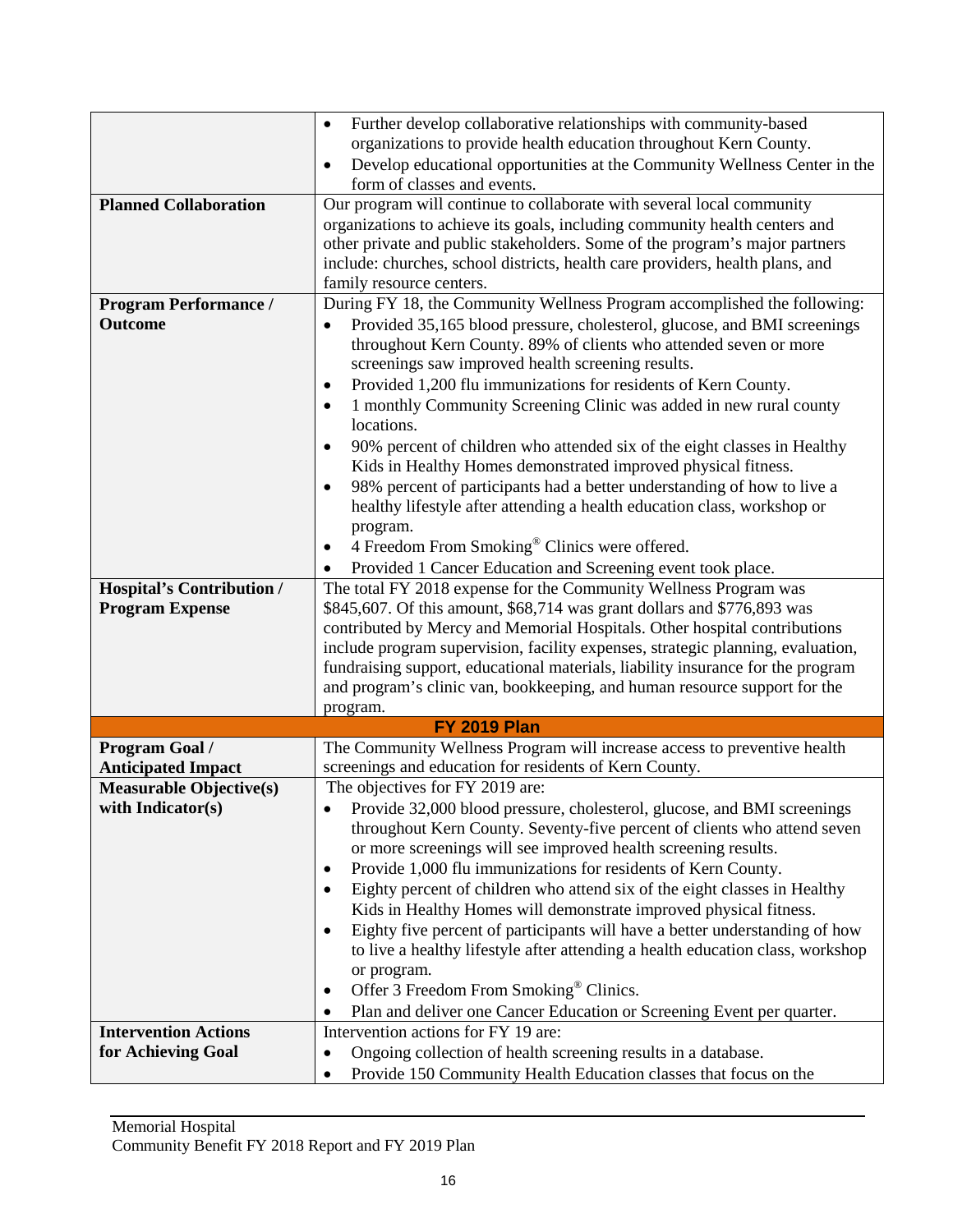|                              | following priorities – Obesity, Diabetes, Asthma, and Cardiovascular                   |
|------------------------------|----------------------------------------------------------------------------------------|
|                              | Disease.                                                                               |
|                              | Provide community health education classes at 5 new locations.<br>$\bullet$            |
|                              | Provide 15 cooking classes through the kitchen classroom.<br>٠                         |
|                              | Further develop collaborative relationships with community-based<br>٠                  |
|                              | organizations to provide health education throughout Kern County.                      |
|                              | Develop educational opportunities at the Community Wellness Center in the<br>$\bullet$ |
|                              | form of classes and events.                                                            |
| <b>Planned Collaboration</b> | Our program will continue to collaborate with several local community                  |
|                              | organizations to achieve its goals, including community health centers and             |
|                              | other private and public stakeholders. Some of the program's major partners            |
|                              | include: churches, school districts, health care providers, health plans, and          |
|                              | family resource centers.                                                               |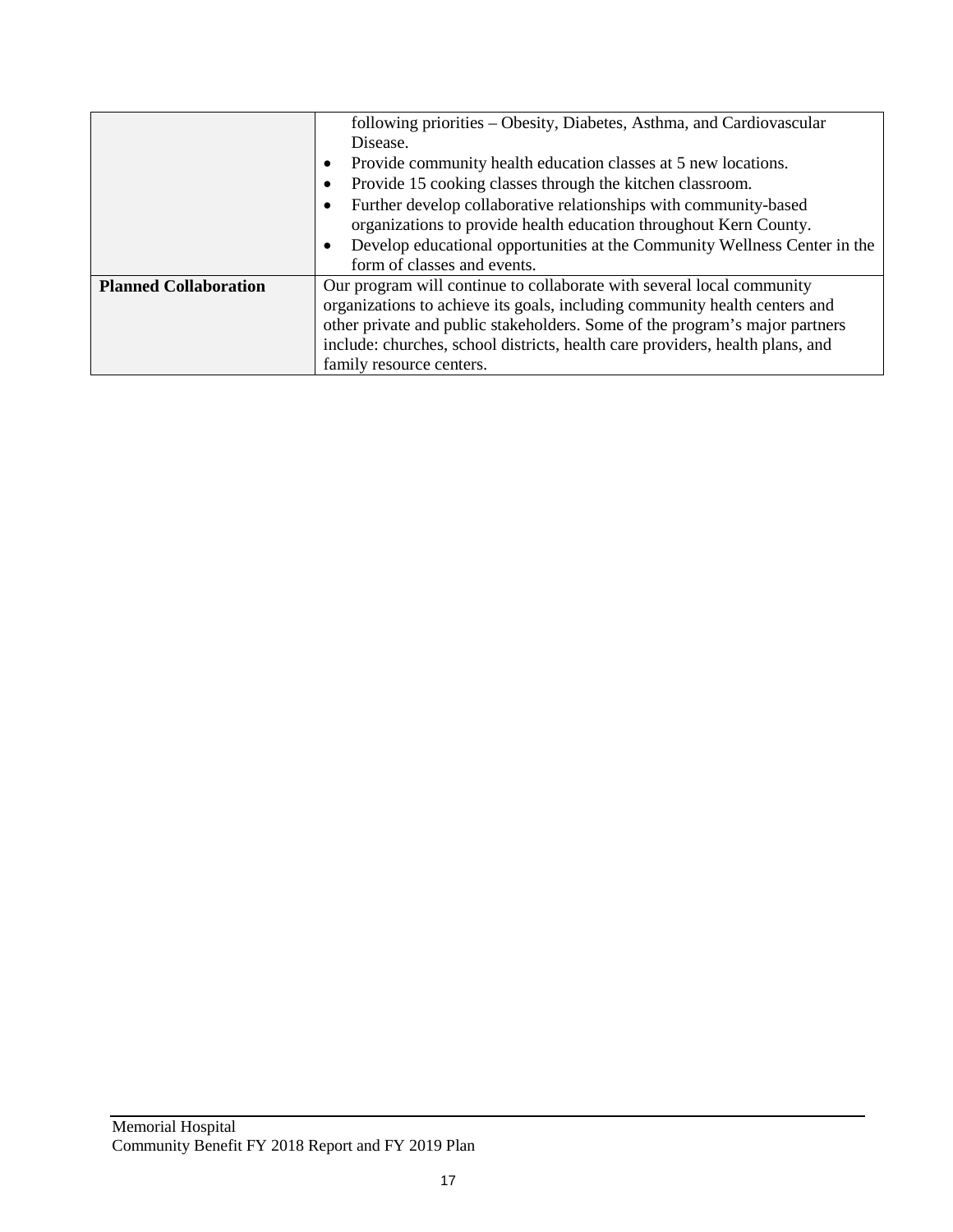| <b>Chronic Disease/Diabetes Self-Management Programs</b> |                                                                                                    |  |  |  |  |  |
|----------------------------------------------------------|----------------------------------------------------------------------------------------------------|--|--|--|--|--|
| <b>Significant Health Needs</b>                          | Overweight and Obesity<br>$\checkmark$                                                             |  |  |  |  |  |
| <b>Addressed</b>                                         | Access to Care<br>✓                                                                                |  |  |  |  |  |
|                                                          | <b>Diabetes</b><br>✓                                                                               |  |  |  |  |  |
|                                                          | Cardiovascular Disease<br>✓                                                                        |  |  |  |  |  |
|                                                          | Asthma<br>✓                                                                                        |  |  |  |  |  |
|                                                          | Cancer<br>✓                                                                                        |  |  |  |  |  |
|                                                          | <b>Basic Needs Services</b>                                                                        |  |  |  |  |  |
| <b>Program Emphasis</b>                                  | ❏<br>Focus on Disproportionate Unmet Health-Related Needs<br>✓                                     |  |  |  |  |  |
|                                                          | <b>Emphasize Prevention</b><br>✓                                                                   |  |  |  |  |  |
|                                                          |                                                                                                    |  |  |  |  |  |
|                                                          | Contribute to a Seamless Continuum of Care<br>✓                                                    |  |  |  |  |  |
|                                                          | <b>Build Community Capacity</b><br>✓                                                               |  |  |  |  |  |
|                                                          | Demonstrate Collaboration<br>✓                                                                     |  |  |  |  |  |
| <b>Program Description</b>                               | The Healthy Living Self-Management Programs (Chronic Disease and                                   |  |  |  |  |  |
|                                                          | Diabetes) are designed for persons who have diabetes and other chronic                             |  |  |  |  |  |
|                                                          | illnesses, providing them with the knowledge, tools and motivation needed to                       |  |  |  |  |  |
|                                                          | become proactive in their health. Each program seminar consists of six weekly                      |  |  |  |  |  |
|                                                          | classes covering a variety of topics including nutrition, exercise, use of                         |  |  |  |  |  |
|                                                          | medications, communicating with doctors, stress management, and evaluating                         |  |  |  |  |  |
|                                                          | new treatments.                                                                                    |  |  |  |  |  |
| <b>Community Benefit</b>                                 | A1-a Community Health Education - Lectures/Workshops                                               |  |  |  |  |  |
| Category                                                 |                                                                                                    |  |  |  |  |  |
|                                                          | FY 2018 Report                                                                                     |  |  |  |  |  |
| Program Goal /                                           | By offering evidence-based chronic disease self-management (CDSM)                                  |  |  |  |  |  |
| <b>Anticipated Impact</b>                                | programs, Mercy and Memorial Hospitals will be effective in avoiding hospital                      |  |  |  |  |  |
|                                                          | admissions for two of the most prevalent ambulatory care sensitive conditions                      |  |  |  |  |  |
|                                                          | in our community (Diabetes and Congestive Heart Failure).                                          |  |  |  |  |  |
| <b>Measurable Objective(s)</b>                           | The objectives for FY 2018 were:                                                                   |  |  |  |  |  |
| with Indicator(s)                                        | Provide 25 Healthy Living-Chronic Disease and Healthy Living-Diabetes<br>$\bullet$                 |  |  |  |  |  |
|                                                          | seminars in Kern County areas with a Community Needs Index (CNI) score                             |  |  |  |  |  |
|                                                          | of 3 or above to ensure that underserved persons throughout the county will                        |  |  |  |  |  |
|                                                          | have access to the Seminars.                                                                       |  |  |  |  |  |
|                                                          | 85% of all participants with chronic diseases who complete Healthy Living-                         |  |  |  |  |  |
|                                                          | Chronic Disease and Healthy Living-Diabetes seminars will remain                                   |  |  |  |  |  |
|                                                          |                                                                                                    |  |  |  |  |  |
|                                                          | healthier after their seminars, as measured by those who avoid admissions                          |  |  |  |  |  |
|                                                          | to the hospital or emergency department for three months following their                           |  |  |  |  |  |
|                                                          | participation in the program.<br>Provide 5 new locations in Kern County for Healthy Living-Chronic |  |  |  |  |  |
|                                                          | $\bullet$<br>Disease and Healthy Living-Diabetes Seminars in order to expand our                   |  |  |  |  |  |
|                                                          | services.                                                                                          |  |  |  |  |  |
|                                                          | Intervention actions were:                                                                         |  |  |  |  |  |
| <b>Intervention Actions</b>                              |                                                                                                    |  |  |  |  |  |
| for Achieving Goal                                       | Offer seminars that are six weeks in length that target persons with diabetes<br>$\bullet$         |  |  |  |  |  |
|                                                          | and other chronic diseases.                                                                        |  |  |  |  |  |
|                                                          | Focus seminars on the uninsured and populations who qualify for publicly<br>٠                      |  |  |  |  |  |
|                                                          | funded health care plans.                                                                          |  |  |  |  |  |
|                                                          | Engage clinical health professionals and health plan providers to guide<br>$\bullet$               |  |  |  |  |  |
|                                                          | program improvement.                                                                               |  |  |  |  |  |
|                                                          | Encourage and support continuing education for leader development to                               |  |  |  |  |  |
|                                                          | ensure the Healthy Living Self-Management Programs provide quality                                 |  |  |  |  |  |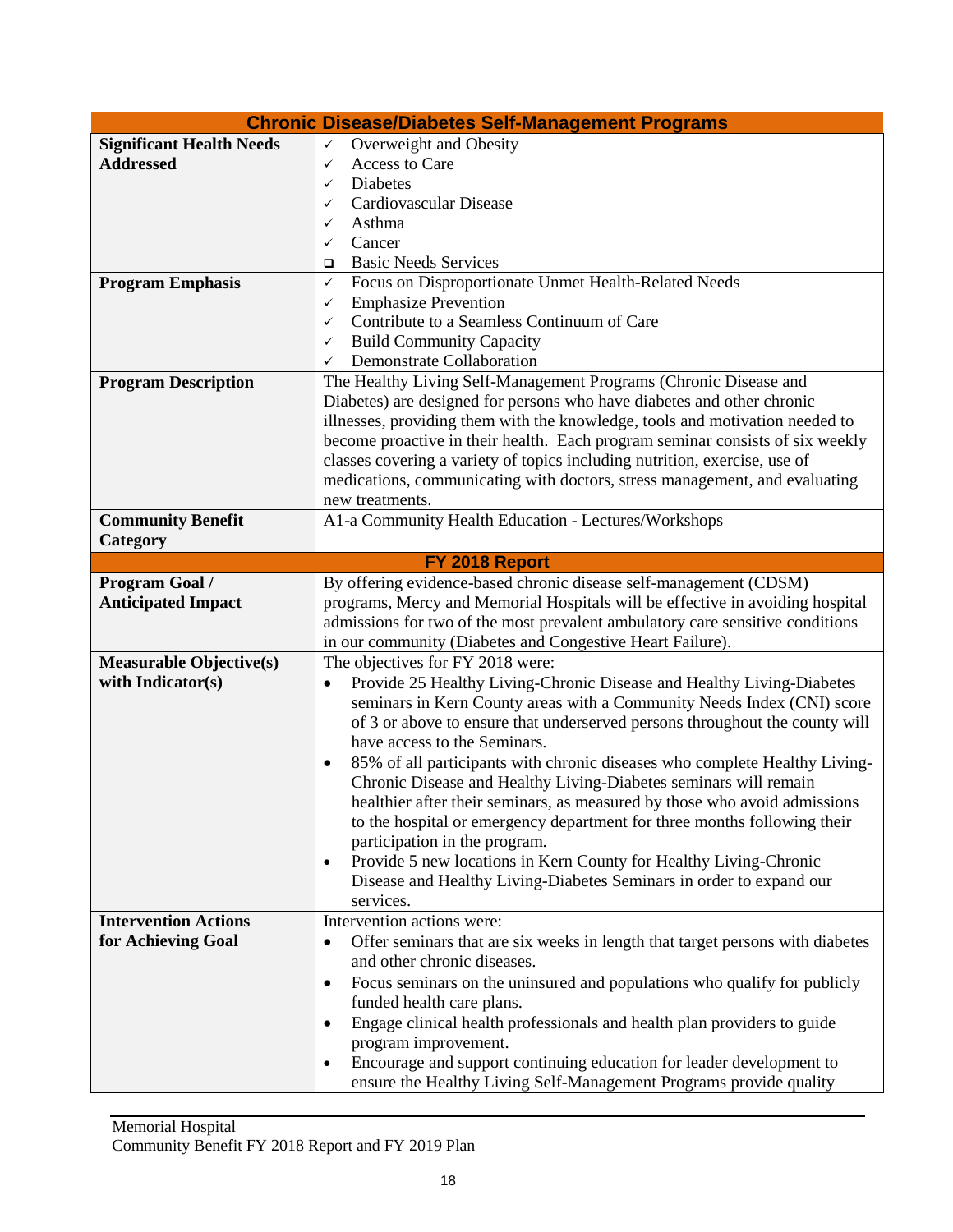|                                                     | service.                                                                                                     |  |  |  |  |
|-----------------------------------------------------|--------------------------------------------------------------------------------------------------------------|--|--|--|--|
| <b>Planned Collaboration</b>                        | Our program will continue to collaborate with several local community                                        |  |  |  |  |
|                                                     | organizations to achieve its goals, including community health centers and                                   |  |  |  |  |
|                                                     | other private and public stakeholders. Some of the program's major partners                                  |  |  |  |  |
|                                                     | include: churches, school districts, health care providers, health plans, senior                             |  |  |  |  |
|                                                     | centers, and family resource centers.                                                                        |  |  |  |  |
| <b>Program Performance /</b>                        | During FY 18, the Community Wellness Program accomplished the following:                                     |  |  |  |  |
| <b>Outcome</b>                                      | Provided 26 Healthy Living-Chronic Disease and Healthy Living-Diabetes                                       |  |  |  |  |
|                                                     | seminars in those areas of Kern County with a Community Need Index                                           |  |  |  |  |
|                                                     | (CNI) score of 3 or higher to ensure that underserved persons throughout                                     |  |  |  |  |
|                                                     | the county had access to the seminars.                                                                       |  |  |  |  |
|                                                     | 100% of all participants with chronic diseases who completed Healthy<br>$\bullet$                            |  |  |  |  |
|                                                     | Living-Chronic Disease and Healthy Living-Diabetes seminars decreased                                        |  |  |  |  |
|                                                     | admissions to the hospital or emergency department for the three months                                      |  |  |  |  |
|                                                     | following their participation in the program.                                                                |  |  |  |  |
|                                                     | Provided 15 new locations in Kern County for Healthy Living-Chronic<br>$\bullet$                             |  |  |  |  |
|                                                     | Disease and Healthy Living- Diabetes Seminars in order to expand our                                         |  |  |  |  |
|                                                     | services.                                                                                                    |  |  |  |  |
| <b>Hospital's Contribution /</b>                    | The total FY 2018 expense for the Healthy Living Self-Management Program                                     |  |  |  |  |
| <b>Program Expense</b>                              | (Chronic Disease, Diabetes and Chronic Pain) was \$49,748. Of this amount,                                   |  |  |  |  |
|                                                     | \$48,132 was grant dollars and \$1,616 was contributed by Mercy and Memorial                                 |  |  |  |  |
|                                                     | Hospitals. Other hospital contributions include program supervision, facility                                |  |  |  |  |
|                                                     | expenses, strategic planning, evaluation, fundraising support, educational                                   |  |  |  |  |
|                                                     | materials, liability insurance, bookkeeping, and human resource support for the                              |  |  |  |  |
|                                                     | program.                                                                                                     |  |  |  |  |
|                                                     | <b>FY 2019 Plan</b>                                                                                          |  |  |  |  |
| Program Goal /                                      | By offering evidence-based chronic disease self-management (CDSM)                                            |  |  |  |  |
|                                                     | programs, Mercy and Memorial Hospitals will be effective in avoiding hospital                                |  |  |  |  |
| <b>Anticipated Impact</b>                           | admissions for two of the most prevalent ambulatory care sensitive conditions                                |  |  |  |  |
|                                                     |                                                                                                              |  |  |  |  |
|                                                     | in our community (Diabetes and Congestive Heart Failure).                                                    |  |  |  |  |
|                                                     | The objectives for FY 2019 are:                                                                              |  |  |  |  |
| <b>Measurable Objective(s)</b><br>with Indicator(s) | $\bullet$                                                                                                    |  |  |  |  |
|                                                     | Provide 25 Healthy Living-Chronic Disease and Healthy Living-Diabetes                                        |  |  |  |  |
|                                                     | seminars in Kern County areas with a Community Needs Index (CNI) score                                       |  |  |  |  |
|                                                     | of 3 or above to ensure that underserved persons throughout the county will<br>have access to the Seminars.  |  |  |  |  |
|                                                     | $\bullet$                                                                                                    |  |  |  |  |
|                                                     | 85% of all participants with chronic diseases who complete Healthy Living-                                   |  |  |  |  |
|                                                     | Chronic Disease and Healthy Living-Diabetes seminars will remain                                             |  |  |  |  |
|                                                     | healthier after their seminars, as measured by those who avoid admissions                                    |  |  |  |  |
|                                                     | to the hospital or emergency department for three months following their<br>participation in the program.    |  |  |  |  |
|                                                     | ٠                                                                                                            |  |  |  |  |
|                                                     | Provide 5 new locations in Kern County for Healthy Living-Chronic                                            |  |  |  |  |
|                                                     | Disease and Healthy Living-Diabetes Seminars in order to expand our<br>services.                             |  |  |  |  |
| <b>Intervention Actions</b>                         | Intervention actions FY 2019 are:                                                                            |  |  |  |  |
| for Achieving Goal                                  | $\bullet$                                                                                                    |  |  |  |  |
|                                                     | Offer seminars that are six weeks in length that target persons with diabetes<br>and other chronic diseases. |  |  |  |  |
|                                                     | Focus seminars on the uninsured and populations who qualify for publicly<br>٠                                |  |  |  |  |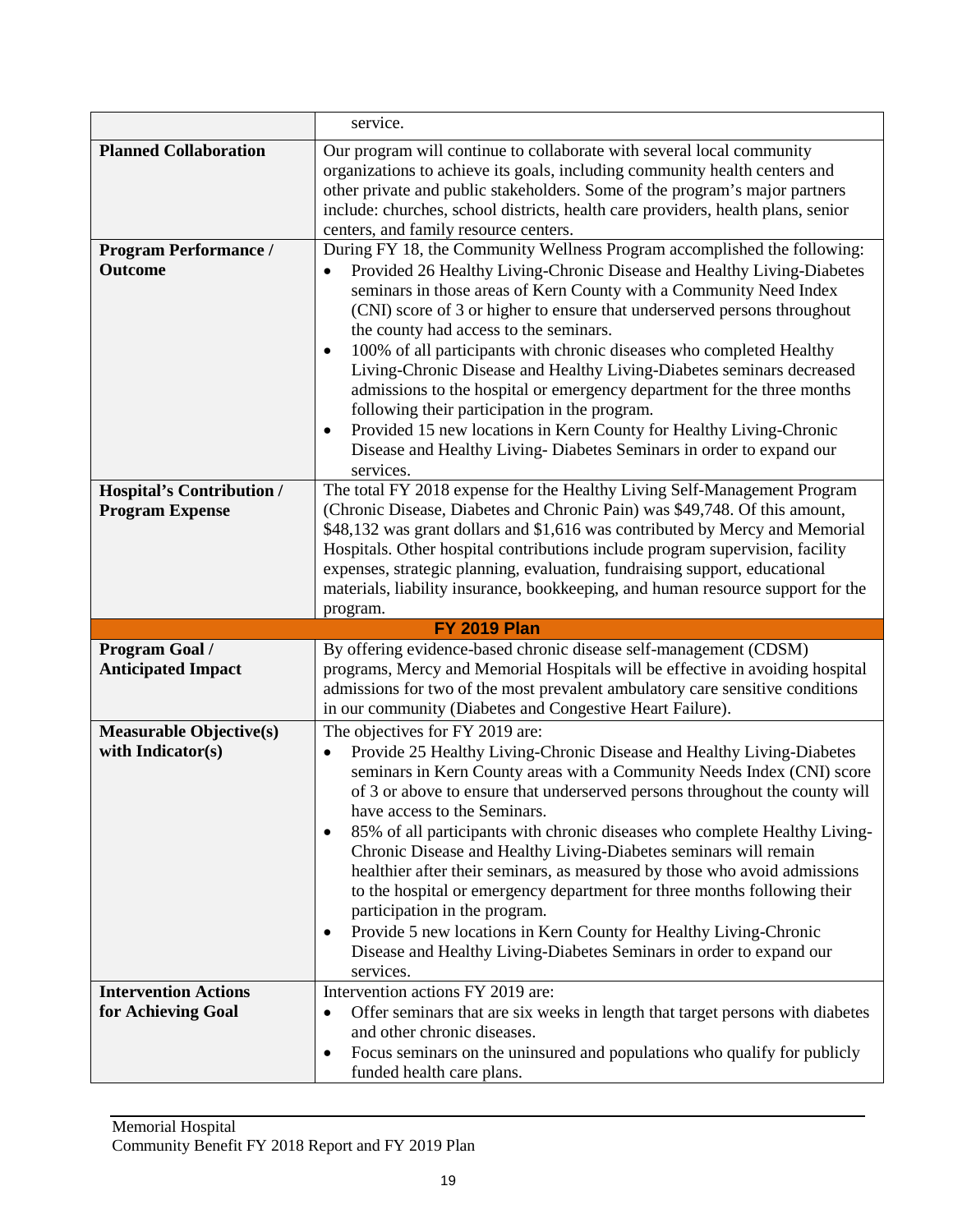|                              | Engage clinical health professionals and health plan providers to guide<br>$\bullet$<br>program improvement.<br>Encourage and support continuing education for leader development to<br>$\bullet$<br>ensure the Healthy Living Self-Management Programs provide quality<br>service.                                                                             |
|------------------------------|-----------------------------------------------------------------------------------------------------------------------------------------------------------------------------------------------------------------------------------------------------------------------------------------------------------------------------------------------------------------|
| <b>Planned Collaboration</b> | Our program will continue to collaborate with several local community<br>organizations to achieve its goals, including community health centers and<br>other private and public stakeholders. Some of the program's major partners<br>include: churches, school districts, health care providers, health plans, senior<br>centers, and family resource centers. |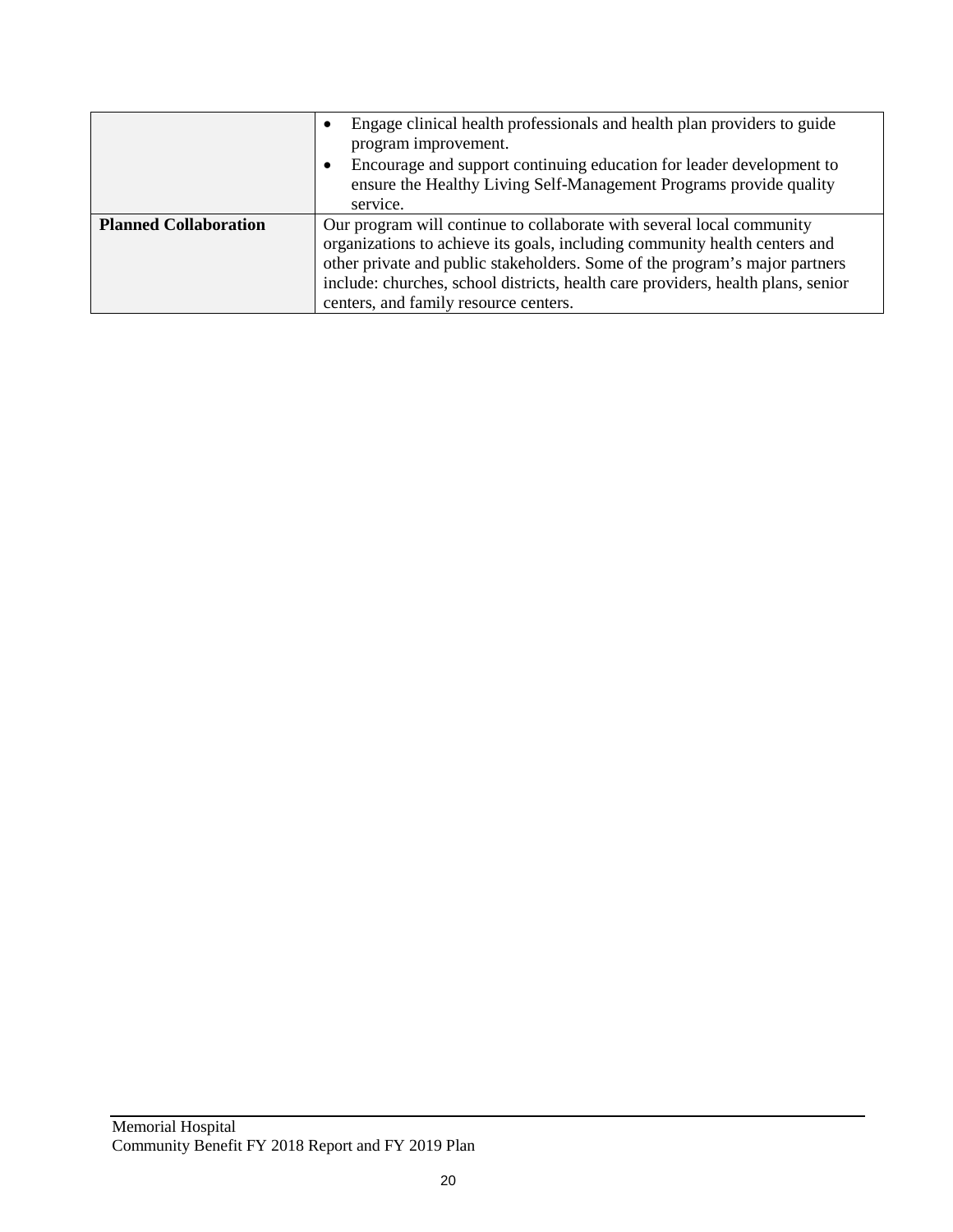| <b>Community Health Initiative</b>                 |                                                                                                                                                                |  |  |  |  |  |
|----------------------------------------------------|----------------------------------------------------------------------------------------------------------------------------------------------------------------|--|--|--|--|--|
| <b>Significant Health Needs</b>                    | Overweight and Obesity<br>❏                                                                                                                                    |  |  |  |  |  |
| <b>Addressed</b>                                   | Access to Care<br>$\checkmark$                                                                                                                                 |  |  |  |  |  |
|                                                    | Diabetes<br>□                                                                                                                                                  |  |  |  |  |  |
|                                                    | Cardiovascular Disease<br>□                                                                                                                                    |  |  |  |  |  |
|                                                    | Asthma<br>□                                                                                                                                                    |  |  |  |  |  |
|                                                    | Cancer<br>□                                                                                                                                                    |  |  |  |  |  |
| <b>Program Emphasis</b>                            | Focus on Disproportionate Unmet Health-Related Needs<br>$\checkmark$                                                                                           |  |  |  |  |  |
|                                                    | <b>Emphasize Prevention</b><br>✓                                                                                                                               |  |  |  |  |  |
|                                                    | Contribute to a Seamless Continuum of Care<br>✓                                                                                                                |  |  |  |  |  |
|                                                    | <b>Build Community Capacity</b><br>$\checkmark$                                                                                                                |  |  |  |  |  |
|                                                    | Demonstrate Collaboration<br>$\checkmark$                                                                                                                      |  |  |  |  |  |
| <b>Program Description</b>                         | The Community Health Initiative of Kern County works with more than                                                                                            |  |  |  |  |  |
|                                                    | 50 public, private and non-profit organizations to enroll individuals in health                                                                                |  |  |  |  |  |
|                                                    | insurance programs. The Community Health Initiative works to provide access                                                                                    |  |  |  |  |  |
|                                                    | to health care for those for whom no insurance program is available. The                                                                                       |  |  |  |  |  |
|                                                    | Community Health Initiative provides training for Certified Enrollment                                                                                         |  |  |  |  |  |
|                                                    | Counselors (CECs) and referrals to partner agencies, and works at the local and                                                                                |  |  |  |  |  |
|                                                    | state levels to help streamline the sometimes burdensome process of navigating                                                                                 |  |  |  |  |  |
| <b>Community Benefit</b>                           | through the public health system.                                                                                                                              |  |  |  |  |  |
|                                                    | A3-d Health Care Support Services - Enrollment Assistance                                                                                                      |  |  |  |  |  |
| Category                                           |                                                                                                                                                                |  |  |  |  |  |
|                                                    | FY 2018 Report                                                                                                                                                 |  |  |  |  |  |
| <b>Program Goal /</b><br><b>Anticipated Impact</b> | With a coalition of Kern County organizations, educate and enroll uninsured<br>adults and children into a health insurance plan through innovative approaches. |  |  |  |  |  |
| <b>Measurable Objective(s)</b>                     | The objectives for FY 2018 were:                                                                                                                               |  |  |  |  |  |
| with Indicator(s)                                  |                                                                                                                                                                |  |  |  |  |  |
|                                                    | 700 individuals will be enrolled or renewed in Medi-Cal or Covered                                                                                             |  |  |  |  |  |
|                                                    | California and receive information to increase their understanding of their                                                                                    |  |  |  |  |  |
|                                                    | coverage and how to access care.                                                                                                                               |  |  |  |  |  |
|                                                    | 85% of individuals served will receive assistance in choosing a health plan.<br>٠                                                                              |  |  |  |  |  |
|                                                    | 50% of clients enrolled in a health insurance plan will schedule a primary<br>$\bullet$<br>care visit within the first 6 months of enrollment.                 |  |  |  |  |  |
|                                                    |                                                                                                                                                                |  |  |  |  |  |
|                                                    | Provide 10 trainings to Certified Application Assisters (CACs) to maintain<br>٠<br>a strong county-wide network of assisters.                                  |  |  |  |  |  |
| <b>Intervention Actions</b>                        | Intervention actions were:                                                                                                                                     |  |  |  |  |  |
| for Achieving Goal                                 | Partner with school districts and community-based organizations to<br>$\bullet$                                                                                |  |  |  |  |  |
|                                                    | encourage client referrals for health insurance enrollment assistance and                                                                                      |  |  |  |  |  |
|                                                    | advocacy.                                                                                                                                                      |  |  |  |  |  |
|                                                    | Work with Promotoras to provide outreach and education.<br>٠                                                                                                   |  |  |  |  |  |
|                                                    | Hold health insurance enrollment events in outlying areas of Kern County.<br>$\bullet$                                                                         |  |  |  |  |  |
|                                                    | Meet monthly with agency representatives to coordinate county-wide<br>$\bullet$                                                                                |  |  |  |  |  |
|                                                    | outreach, enrollment and education efforts.                                                                                                                    |  |  |  |  |  |
|                                                    | Review "Path to Good Health" booklet with every client who receives<br>$\bullet$                                                                               |  |  |  |  |  |
|                                                    | application assistance to help them understand programs and coverage.                                                                                          |  |  |  |  |  |
|                                                    | Make follow-up utilization calls to those individuals who are assisted with<br>$\bullet$                                                                       |  |  |  |  |  |
|                                                    | health insurance enrollment.                                                                                                                                   |  |  |  |  |  |
|                                                    | Coordinate the Outreach, Enrollment, Retention and Utilization Committee                                                                                       |  |  |  |  |  |
|                                                    | ٠<br>(OERUC).                                                                                                                                                  |  |  |  |  |  |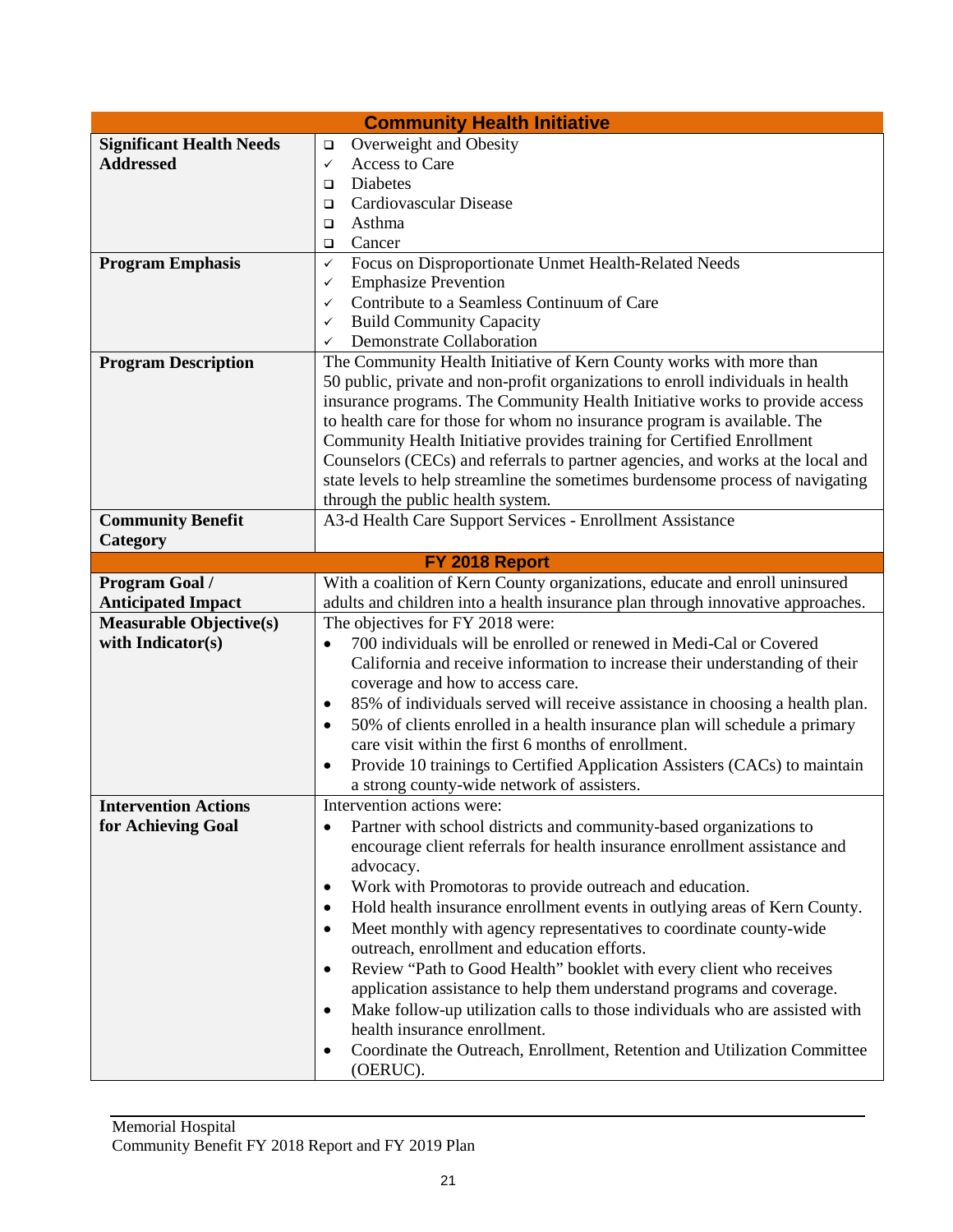|                                | Coordinate quarterly Certified Application Counselor (CAC) network<br>$\bullet$                                                                                   |  |  |  |  |
|--------------------------------|-------------------------------------------------------------------------------------------------------------------------------------------------------------------|--|--|--|--|
|                                | meetings.                                                                                                                                                         |  |  |  |  |
|                                | Survey CACs for training needs and develop appropriate trainings.<br>٠                                                                                            |  |  |  |  |
| <b>Planned Collaboration</b>   | Our program works with several local organizations to reach the different                                                                                         |  |  |  |  |
|                                | populations residing in Kern County. Partners include: community health                                                                                           |  |  |  |  |
|                                | centers, public health, social services, school districts, community-based                                                                                        |  |  |  |  |
|                                | organizations and other private and public stakeholders.                                                                                                          |  |  |  |  |
| <b>Program Performance /</b>   | During FY 18, the Community Health Initiative Program accomplished the                                                                                            |  |  |  |  |
| <b>Outcome</b>                 | following:                                                                                                                                                        |  |  |  |  |
|                                | 997 individuals were enrolled or renewed in Medi-Cal or Covered<br>$\bullet$                                                                                      |  |  |  |  |
|                                | California and received information to increase their understanding of their                                                                                      |  |  |  |  |
|                                | coverage and how to access care.                                                                                                                                  |  |  |  |  |
|                                | 77% of individuals served received assistance in choosing a health plan.<br>٠                                                                                     |  |  |  |  |
|                                | 42% of clients enrolled in a health insurance plan scheduled a primary care<br>٠<br>visit within the first 6 months of enrollment.                                |  |  |  |  |
|                                | Provided 12 trainings to Certified Application Assisters (CACs) to maintain<br>$\bullet$                                                                          |  |  |  |  |
|                                | a strong county-wide network of assisters.                                                                                                                        |  |  |  |  |
| Hospital's Contribution /      | The total FY 2018 expense for the Community Health Initiative was \$402,626.                                                                                      |  |  |  |  |
| <b>Program Expense</b>         | Of this amount, \$327,094 was grant dollars and \$75,532 was contributed by                                                                                       |  |  |  |  |
|                                | Mercy and Memorial Hospitals. Other hospital contributions include program                                                                                        |  |  |  |  |
|                                | supervision, strategic planning, evaluation, fundraising support, educational                                                                                     |  |  |  |  |
|                                | materials, liability insurance for the program, bookkeeping, and human resource                                                                                   |  |  |  |  |
|                                | support for the program.                                                                                                                                          |  |  |  |  |
|                                | <b>FY 2019 Plan</b>                                                                                                                                               |  |  |  |  |
|                                |                                                                                                                                                                   |  |  |  |  |
| Program Goal /                 | Kern County residents will have access to health care, will be able to navigate                                                                                   |  |  |  |  |
| <b>Anticipated Impact</b>      | health insurance coverage to access care, and will utilize preventive care.                                                                                       |  |  |  |  |
| <b>Measurable Objective(s)</b> | The objectives for FY 2019 are:                                                                                                                                   |  |  |  |  |
| with Indicator(s)              | 700 individuals will be enrolled or renewed in Medi-Cal or Covered<br>$\bullet$                                                                                   |  |  |  |  |
|                                | California and receive information to increase their understanding of their                                                                                       |  |  |  |  |
|                                | coverage and how to access care.                                                                                                                                  |  |  |  |  |
|                                | 85% of individuals served will receive assistance in choosing a health plan.<br>٠<br>٠                                                                            |  |  |  |  |
|                                | 50% of clients enrolled in a health insurance plan will schedule a primary                                                                                        |  |  |  |  |
|                                | care visit within the first 6 months of enrollment.<br>٠                                                                                                          |  |  |  |  |
|                                | Provide 6 trainings to Certified Application Assisters (CACs) to maintain a<br>strong county-wide network of assisters.                                           |  |  |  |  |
| <b>Intervention Actions</b>    | Intervention actions will be:                                                                                                                                     |  |  |  |  |
| for Achieving Goal             | Partner with school districts and community-based organizations to<br>$\bullet$                                                                                   |  |  |  |  |
|                                | encourage client referrals for health insurance enrollment assistance and                                                                                         |  |  |  |  |
|                                | advocacy.                                                                                                                                                         |  |  |  |  |
|                                | Work with Promotoras to provide outreach and education.<br>$\bullet$                                                                                              |  |  |  |  |
|                                | Hold outreach events in outlying areas of Kern County.<br>٠                                                                                                       |  |  |  |  |
|                                | Meet monthly with agency representatives to coordinate county-wide<br>٠                                                                                           |  |  |  |  |
|                                | outreach, enrollment and education efforts.                                                                                                                       |  |  |  |  |
|                                | Review "Path to Good Health" booklet with every client who receives<br>٠                                                                                          |  |  |  |  |
|                                | application assistance to help them understand programs and coverage.<br>Make follow-up utilization calls to those individuals who are assisted with<br>$\bullet$ |  |  |  |  |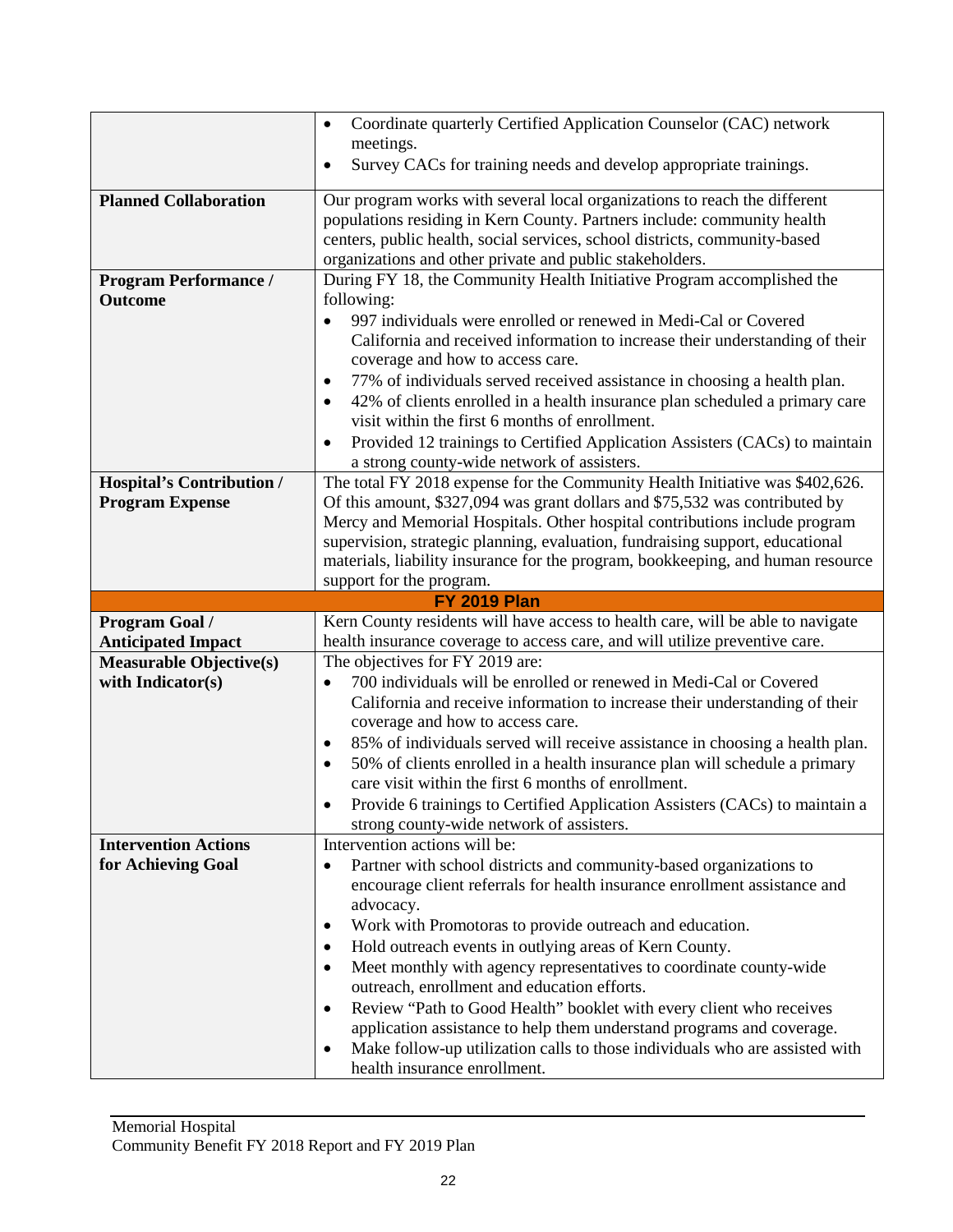|                              | Coordinate the Outreach, Enrollment, Retention and Utilization Committee<br>(OERUC).<br>Coordinate quarterly Certified Application Counselor (CAC) network<br>meetings. |  |  |  |  |  |
|------------------------------|-------------------------------------------------------------------------------------------------------------------------------------------------------------------------|--|--|--|--|--|
|                              | Survey CACs for training needs and develop appropriate trainings.                                                                                                       |  |  |  |  |  |
| <b>Planned Collaboration</b> | Our program will continue to work with several of local organizations to reach                                                                                          |  |  |  |  |  |
|                              | the different populations residing in Kern County. Partners will include:                                                                                               |  |  |  |  |  |
|                              | community health centers, public health, social services, school districts,                                                                                             |  |  |  |  |  |
|                              | community-based organizations, churches, Promotoras and other private and                                                                                               |  |  |  |  |  |
|                              | public stakeholders.                                                                                                                                                    |  |  |  |  |  |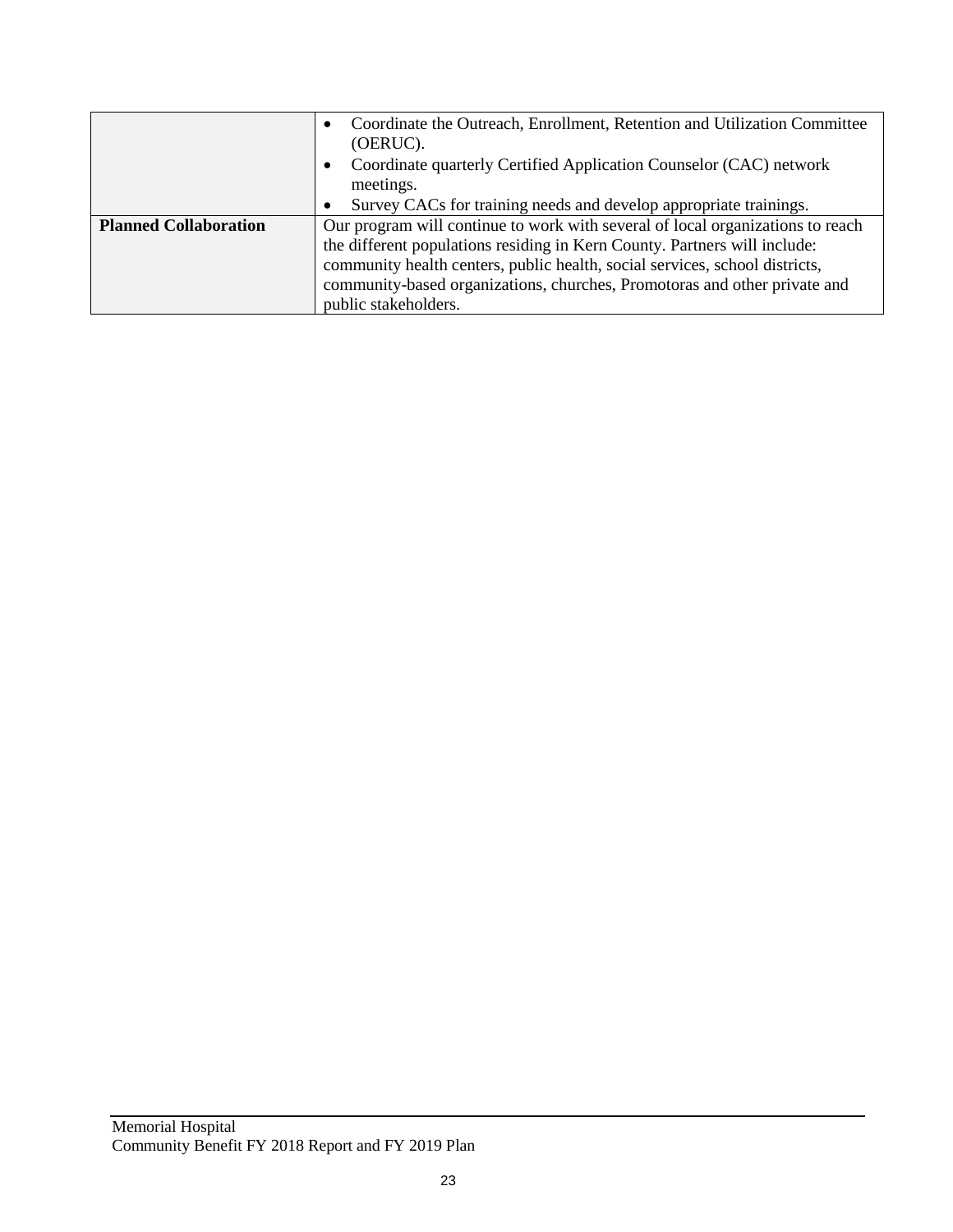| <b>Homemaker Care Program</b>   |                                                                                                                 |  |  |  |  |  |
|---------------------------------|-----------------------------------------------------------------------------------------------------------------|--|--|--|--|--|
| <b>Significant Health Needs</b> | Overweight and Obesity<br>$\Box$                                                                                |  |  |  |  |  |
| <b>Addressed</b>                | Access to Care<br>$\checkmark$                                                                                  |  |  |  |  |  |
|                                 | Diabetes<br>$\Box$                                                                                              |  |  |  |  |  |
|                                 | Cardiovascular Disease<br>□                                                                                     |  |  |  |  |  |
|                                 | Asthma<br>□<br>$\Box$                                                                                           |  |  |  |  |  |
|                                 | Cancer                                                                                                          |  |  |  |  |  |
|                                 | <b>Basic Needs Services</b><br>$\Box$                                                                           |  |  |  |  |  |
| <b>Program Emphasis</b>         | Focus on Disproportionate Unmet Health-Related Needs<br>✓                                                       |  |  |  |  |  |
|                                 | <b>Emphasize Prevention</b><br>✓                                                                                |  |  |  |  |  |
|                                 | Contribute to a Seamless Continuum of Care<br>✓                                                                 |  |  |  |  |  |
|                                 | <b>Build Community Capacity</b><br>✓                                                                            |  |  |  |  |  |
|                                 | Demonstrate Collaboration<br>$\checkmark$                                                                       |  |  |  |  |  |
| <b>Program Description</b>      | The Homemaker Care Program provides a three-week comprehensive                                                  |  |  |  |  |  |
|                                 | employment readiness skills training focusing on individuals transitioning from                                 |  |  |  |  |  |
|                                 | unemployment into the workforce. Participants are trained to offer competent                                    |  |  |  |  |  |
|                                 | and reliable services to the ever growing senior population.                                                    |  |  |  |  |  |
|                                 |                                                                                                                 |  |  |  |  |  |
|                                 | The Homemaker Care Program provides in-home supportive services to seniors                                      |  |  |  |  |  |
|                                 | ages 65 and older, as well as adults with disabilities. Case management of the                                  |  |  |  |  |  |
|                                 | seniors is conducted in the form of wellness checks and home visits to assess                                   |  |  |  |  |  |
| <b>Community Benefit</b>        | client safety, nutrition, and program satisfaction.<br>E3-d In-kind Assistance - Basic services for individuals |  |  |  |  |  |
| Category                        | F5-c Leadership Dev/Training for Community Members - Career development                                         |  |  |  |  |  |
|                                 |                                                                                                                 |  |  |  |  |  |
|                                 | FY 2018 Report                                                                                                  |  |  |  |  |  |
| Program Goal /                  | Provide employment readiness training for individuals transitioning from                                        |  |  |  |  |  |
| <b>Anticipated Impact</b>       | unemployment into the workforce, and provide in-home support services to                                        |  |  |  |  |  |
|                                 | low-income seniors and disabled adults allowing them to remain in their homes.                                  |  |  |  |  |  |
| <b>Measurable Objective(s)</b>  | The objectives for FY 2018 were:                                                                                |  |  |  |  |  |
| with Indicator(s)               | Improve the quality of life of 100% of clients.<br>$\bullet$                                                    |  |  |  |  |  |
|                                 | Maintain or increase client satisfaction rates at 90% for excellence in<br>$\bullet$                            |  |  |  |  |  |
|                                 | dignity and quality of service received.                                                                        |  |  |  |  |  |
|                                 | Conduct four, three-week training sessions with a target of 32                                                  |  |  |  |  |  |
|                                 | graduates.                                                                                                      |  |  |  |  |  |
|                                 | Assist 100% of graduates to create a professional, useful and impactful                                         |  |  |  |  |  |
|                                 | resume.                                                                                                         |  |  |  |  |  |
|                                 | Improve skill, knowledge and confidence levels of 100% of graduates.<br>$\bullet$                               |  |  |  |  |  |
| <b>Intervention Actions</b>     | Intervention actions for FY 2018 were:                                                                          |  |  |  |  |  |
| for Achieving Goal              | Collaborate with senior-related and health care related companies,                                              |  |  |  |  |  |
|                                 | organizations and public agencies to increase our ability to advocate for                                       |  |  |  |  |  |
|                                 | our clients and help all seniors advocate for themselves.                                                       |  |  |  |  |  |
|                                 | Provide services to increase access to care for vulnerable seniors and<br>$\bullet$                             |  |  |  |  |  |
|                                 | disabled clients.                                                                                               |  |  |  |  |  |
|                                 | Link underserved clients to needed health care and social service                                               |  |  |  |  |  |
|                                 | resources.                                                                                                      |  |  |  |  |  |
|                                 | Collaborate with other organizations to identify candidates for the                                             |  |  |  |  |  |
|                                 | program.                                                                                                        |  |  |  |  |  |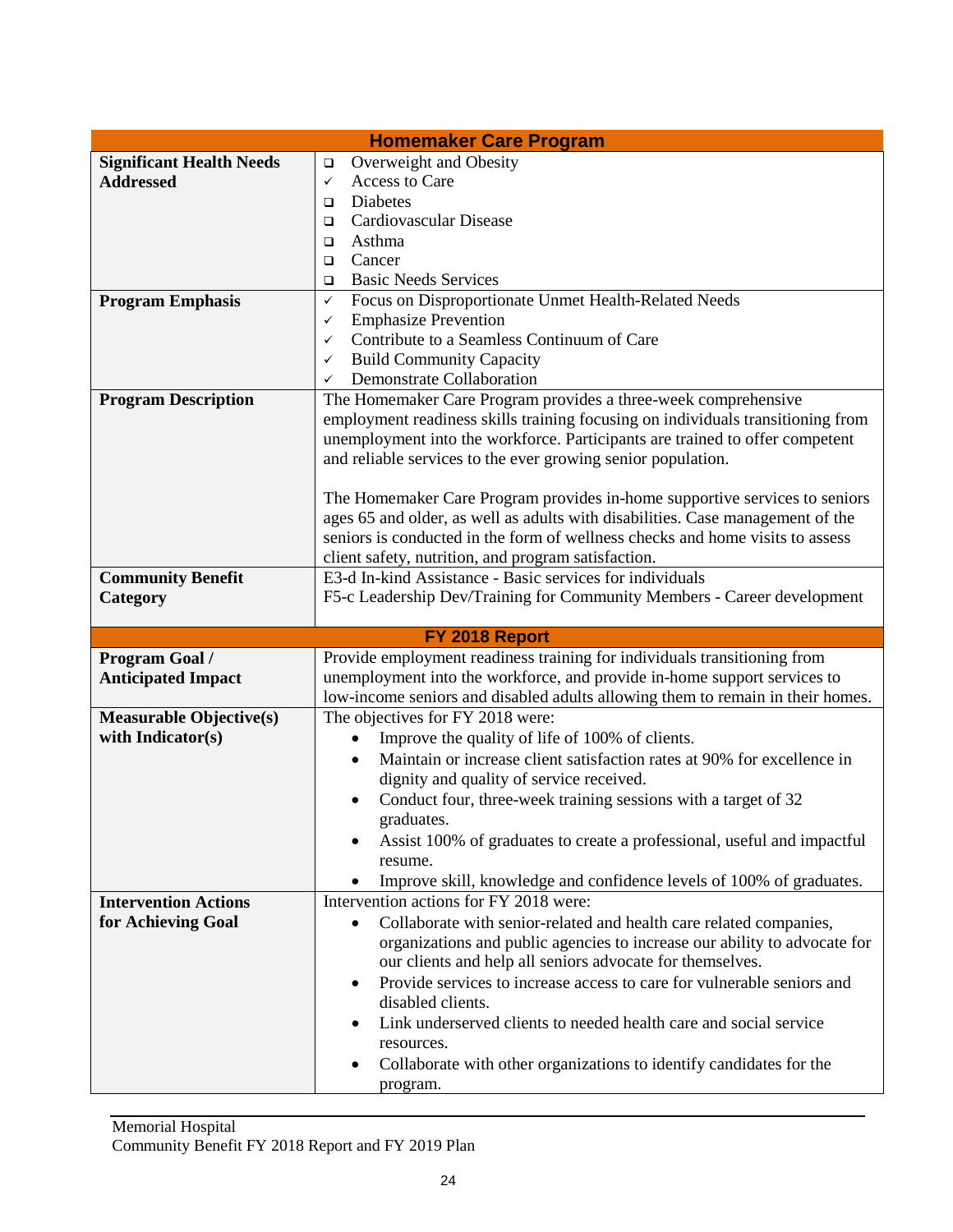| <b>Planned Collaboration</b>     | Collaboration with many community-based organizations is essential to our                                                                             |  |  |  |  |  |
|----------------------------------|-------------------------------------------------------------------------------------------------------------------------------------------------------|--|--|--|--|--|
|                                  | ultimate success. Our programs will continue to work with: Alzheimer's                                                                                |  |  |  |  |  |
|                                  | Disease Association of Kern County, Garden Pathways, Kern Senior Network,                                                                             |  |  |  |  |  |
|                                  | UC Cal Fresh, and Centre for Neuro Skills.                                                                                                            |  |  |  |  |  |
| <b>Program Performance /</b>     | During FY 18, the Homemaker Care Program accomplished the following:                                                                                  |  |  |  |  |  |
| <b>Outcome</b>                   | Improved the quality of life of 100% of clients.                                                                                                      |  |  |  |  |  |
|                                  | Maintained or increased client satisfaction rates of 91.8% in December<br>$\bullet$                                                                   |  |  |  |  |  |
|                                  | 2017 and 96.2% in June 2018, for excellence in dignity and quality of                                                                                 |  |  |  |  |  |
|                                  | service received.                                                                                                                                     |  |  |  |  |  |
|                                  | Conducted 4, three-week training sessions graduating 35 students.<br>٠                                                                                |  |  |  |  |  |
|                                  | Assisted 100% of graduates to create a professional, useful and                                                                                       |  |  |  |  |  |
|                                  | impactful resume.                                                                                                                                     |  |  |  |  |  |
|                                  | Improved skill, knowledge and confidence levels of 100% of graduates.                                                                                 |  |  |  |  |  |
| <b>Hospital's Contribution /</b> | During FY 2018, expenses for the Homemaker Care Program were \$447,915.                                                                               |  |  |  |  |  |
| <b>Program Expense</b>           | Of this amount, \$55,296 was grant dollars, \$198,075 was fee for service, and                                                                        |  |  |  |  |  |
|                                  | \$194,544 was contributed by Mercy and Memorial Hospitals. Other hospital                                                                             |  |  |  |  |  |
|                                  | contributions include program supervision, human resource support, office                                                                             |  |  |  |  |  |
|                                  | space, fundraising support, bookkeeping, strategic planning, and evaluation                                                                           |  |  |  |  |  |
|                                  | support for the program.                                                                                                                              |  |  |  |  |  |
|                                  | <b>FY 2019 Plan</b>                                                                                                                                   |  |  |  |  |  |
| Program Goal /                   | Provide employment readiness training for individuals transitioning from                                                                              |  |  |  |  |  |
| <b>Anticipated Impact</b>        | unemployment into the workforce, and provide in-home support services to                                                                              |  |  |  |  |  |
|                                  | low-income seniors and disabled adults allowing them to remain in their homes.                                                                        |  |  |  |  |  |
| <b>Measurable Objective(s)</b>   | The objectives for FY 2019 are:                                                                                                                       |  |  |  |  |  |
| with Indicator(s)                | Improve the quality of life for 100% of clients, as measured by our                                                                                   |  |  |  |  |  |
|                                  | FY2019 Client Impact Survey.                                                                                                                          |  |  |  |  |  |
|                                  | Obtain an overall client satisfaction rate of at least 90% for excellence<br>in maintaining dignity and quality of service received, as compiled from |  |  |  |  |  |
|                                  |                                                                                                                                                       |  |  |  |  |  |
|                                  | the compilation of a semi-annual survey.                                                                                                              |  |  |  |  |  |
|                                  | Conduct four, three-week training sessions with a target of 32<br>graduates.                                                                          |  |  |  |  |  |
|                                  |                                                                                                                                                       |  |  |  |  |  |
|                                  | Improve the knowledge, skill, and confidence level of 100% of the<br>graduates in being prepared to seek employment in the healthcare                 |  |  |  |  |  |
|                                  | industry, as disclosed by a post-course survey.                                                                                                       |  |  |  |  |  |
| <b>Intervention Actions</b>      | Intervention actions for FY 2019 are:                                                                                                                 |  |  |  |  |  |
| for Achieving Goal               | Collaborate with senior-related and health care related companies,                                                                                    |  |  |  |  |  |
|                                  | organizations and public agencies to increase our ability to advocate for                                                                             |  |  |  |  |  |
|                                  | our clients and help all seniors advocate for themselves.                                                                                             |  |  |  |  |  |
|                                  | Provide services to increase access to care for vulnerable seniors and<br>٠                                                                           |  |  |  |  |  |
|                                  | disabled clients.                                                                                                                                     |  |  |  |  |  |
|                                  | Link underserved clients to needed health care and social service                                                                                     |  |  |  |  |  |
|                                  | resources.                                                                                                                                            |  |  |  |  |  |
|                                  | Collaborate with other organizations to identify candidates for the                                                                                   |  |  |  |  |  |
|                                  | training program.                                                                                                                                     |  |  |  |  |  |
| <b>Planned Collaboration</b>     | Collaboration with many community-based organizations is essential to our                                                                             |  |  |  |  |  |
|                                  | ultimate success. Our programs will continue to work with: Alzheimer's                                                                                |  |  |  |  |  |
|                                  | Disease Association of Kern County, Garden Pathways, Kern Senior Network,                                                                             |  |  |  |  |  |
|                                  | UC Cal Fresh, and Centre for Neuro Skills.                                                                                                            |  |  |  |  |  |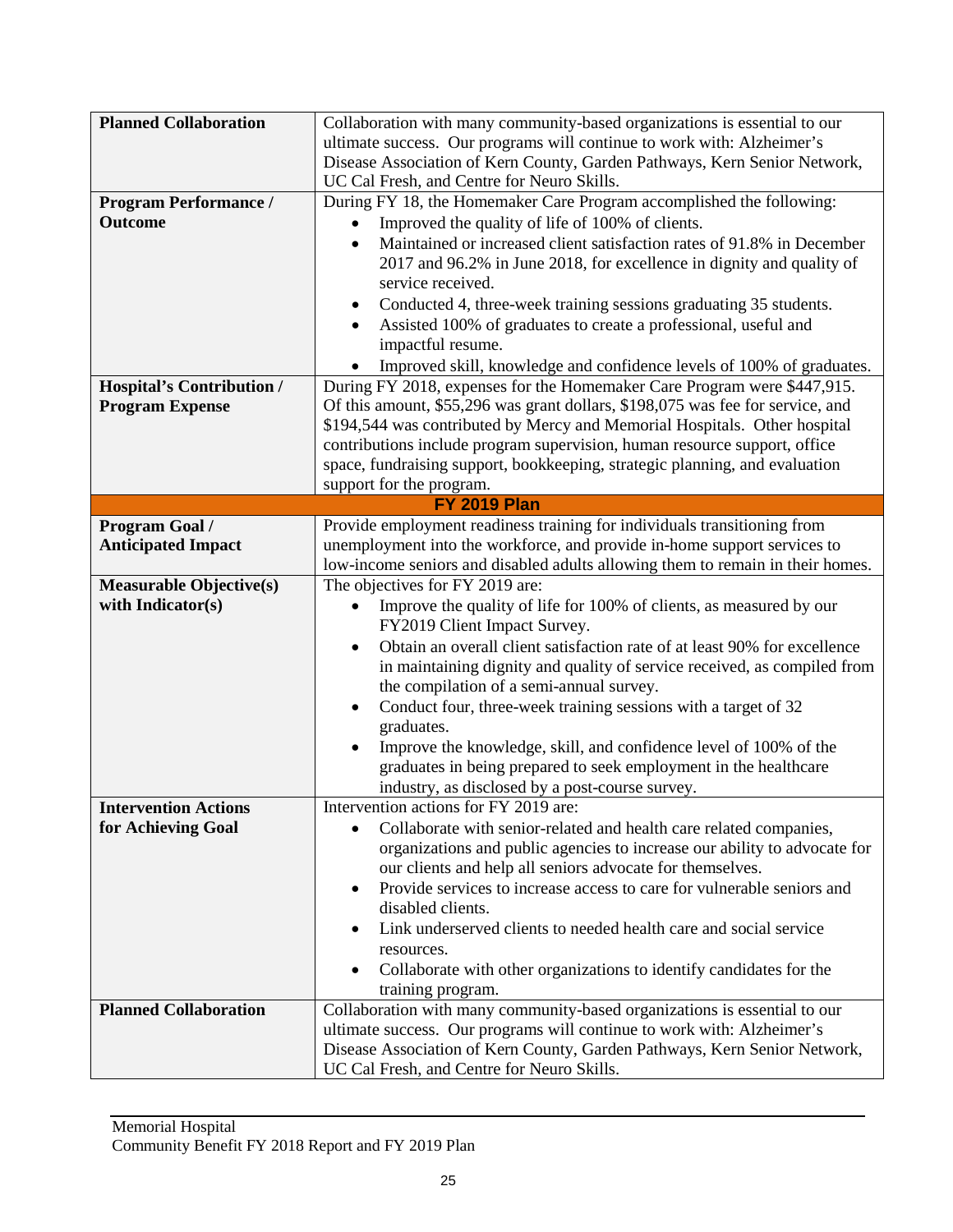| <b>Basic Needs Services</b>     |                                                                                                     |  |  |  |  |  |
|---------------------------------|-----------------------------------------------------------------------------------------------------|--|--|--|--|--|
| <b>Significant Health Needs</b> | Overweight and Obesity<br>$\Box$                                                                    |  |  |  |  |  |
| <b>Addressed</b>                | Access to Care<br>$\Box$                                                                            |  |  |  |  |  |
|                                 | Diabetes<br>$\Box$                                                                                  |  |  |  |  |  |
|                                 | Cardiovascular Disease<br>□                                                                         |  |  |  |  |  |
|                                 | Asthma<br>$\Box$                                                                                    |  |  |  |  |  |
|                                 | Cancer<br>□                                                                                         |  |  |  |  |  |
|                                 | <b>Basic Needs Services</b><br>$\checkmark$                                                         |  |  |  |  |  |
| <b>Program Emphasis</b>         | Focus on Disproportionate Unmet Health-Related Needs<br>✓                                           |  |  |  |  |  |
|                                 | <b>Emphasize Prevention</b><br>✓                                                                    |  |  |  |  |  |
|                                 | Contribute to a Seamless Continuum of Care<br>✓                                                     |  |  |  |  |  |
|                                 | <b>Build Community Capacity</b><br>$\checkmark$                                                     |  |  |  |  |  |
|                                 | Demonstrate Collaboration<br>$\checkmark$                                                           |  |  |  |  |  |
| <b>Program Description</b>      | The Learning and Outreach Centers are located in economically depressed                             |  |  |  |  |  |
|                                 | neighborhoods of southeast Bakersfield. These centers serve as strategic hubs of                    |  |  |  |  |  |
|                                 | our community outreach efforts. In collaboration with other community service                       |  |  |  |  |  |
|                                 | agencies, the centers provide referral services, food, clothing, shelter, education,                |  |  |  |  |  |
|                                 | and health screenings to the most vulnerable and needy residents of the                             |  |  |  |  |  |
|                                 | community. The after school program provides tutoring support five days a                           |  |  |  |  |  |
|                                 | week to underserved youth.                                                                          |  |  |  |  |  |
|                                 |                                                                                                     |  |  |  |  |  |
|                                 | The Art and Spirituality Center provides opportunities for artistic expression,                     |  |  |  |  |  |
|                                 | meditation, relaxation, and creativity to improve quality of life and reduce                        |  |  |  |  |  |
|                                 | stress.                                                                                             |  |  |  |  |  |
|                                 | A1-a Community Health Education - Lectures/Workshops                                                |  |  |  |  |  |
| <b>Community Benefit</b>        | E3-a In-kind Donations - Food                                                                       |  |  |  |  |  |
| Category                        |                                                                                                     |  |  |  |  |  |
|                                 | E3-c In-kind Donations - Clothing/gifts<br>E3-d In-kind Assistance - Basic services for individuals |  |  |  |  |  |
|                                 | FY 2018 Report                                                                                      |  |  |  |  |  |
| <b>Program Goal /</b>           | Increase access to health and social services to help residents of Kern County                      |  |  |  |  |  |
| <b>Anticipated Impact</b>       | stay healthy.                                                                                       |  |  |  |  |  |
| <b>Measurable Objective(s)</b>  | The objectives for FY 2018 were:                                                                    |  |  |  |  |  |
| with Indicator(s)               | 40,000 individuals will be assisted with basic living necessities at the<br>$\bullet$               |  |  |  |  |  |
|                                 | Learning and Outreach Centers.                                                                      |  |  |  |  |  |
|                                 |                                                                                                     |  |  |  |  |  |
|                                 | 76% of the students who participate in the Homework Club and After                                  |  |  |  |  |  |
|                                 | School Club will achieve a grade point average of 2.0 or above.                                     |  |  |  |  |  |
|                                 | 4,500 participants will take part in programs at the Art and Spirituality<br>$\bullet$              |  |  |  |  |  |
|                                 | Center.                                                                                             |  |  |  |  |  |
|                                 | 92% of Art and Spirituality Center participants will:                                               |  |  |  |  |  |
|                                 | o Experience a release of stress and anxiety after completing a workshop.                           |  |  |  |  |  |
|                                 | o Feel that the environment was comfortable and allowed them to relax.                              |  |  |  |  |  |
| <b>Intervention Actions</b>     | Intervention actions were:                                                                          |  |  |  |  |  |
| for Achieving Goal              | The Learning and Outreach Centers will provide basic need services to<br>$\bullet$                  |  |  |  |  |  |
|                                 | vulnerable residents living in underserved neighborhoods of southeast                               |  |  |  |  |  |
|                                 | Bakersfield. In collaboration with other community service agencies, the                            |  |  |  |  |  |
|                                 | centers will provide: referral services, food, clothing, shelter, and education.                    |  |  |  |  |  |
|                                 | The Learning and Outreach Centers will offer after school programs that<br>٠                        |  |  |  |  |  |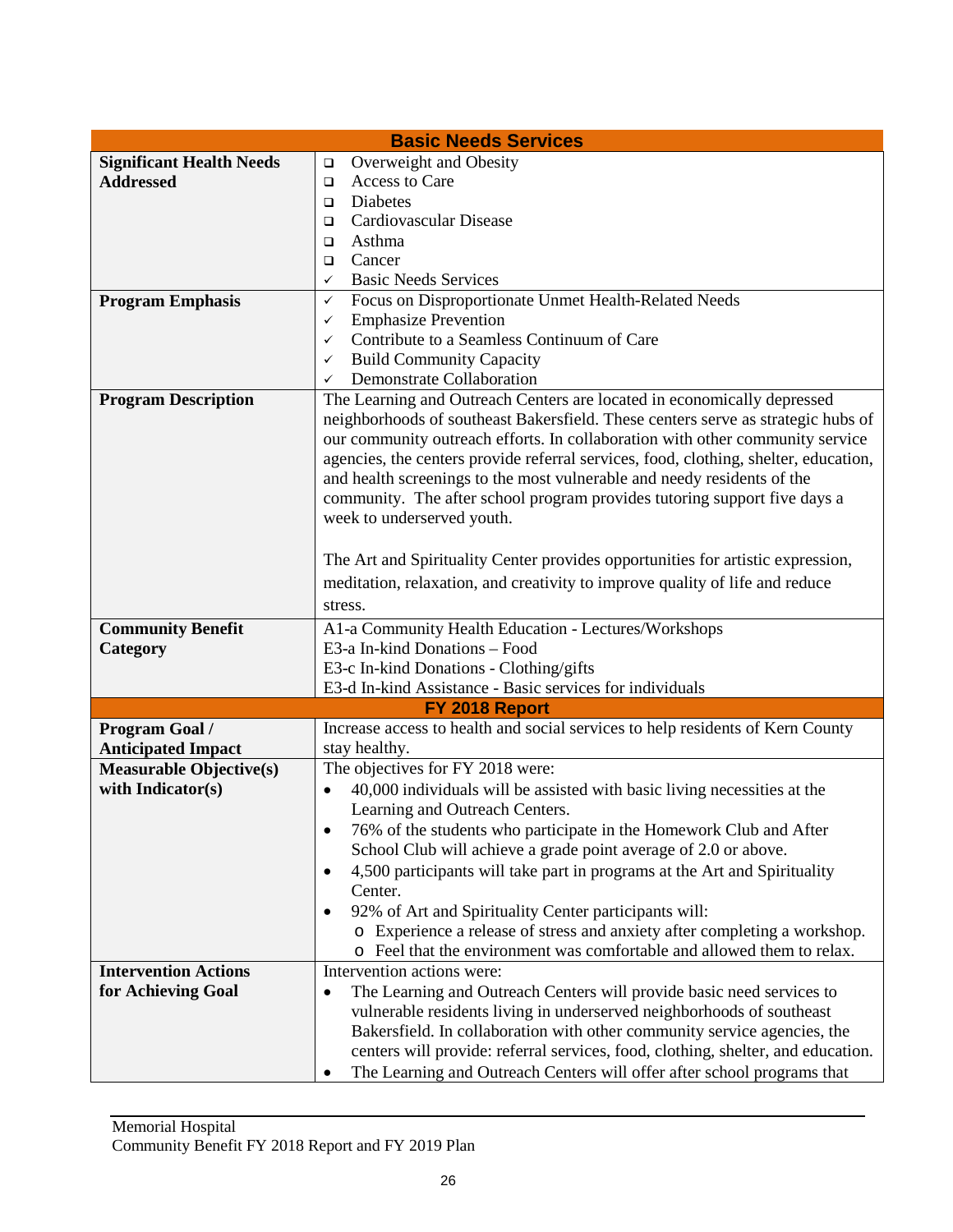|                                  | provide tutoring support to underserved youth. Services are provided in                                          |  |  |  |  |  |
|----------------------------------|------------------------------------------------------------------------------------------------------------------|--|--|--|--|--|
|                                  | English and Spanish.                                                                                             |  |  |  |  |  |
|                                  | The Art and Spirituality Center will offer programs in the following                                             |  |  |  |  |  |
|                                  | $\bullet$<br>classifications:                                                                                    |  |  |  |  |  |
|                                  | Contemplative and reflective                                                                                     |  |  |  |  |  |
|                                  | $\circ$<br>Drawing and painting                                                                                  |  |  |  |  |  |
|                                  | O<br>Handmade creations<br>$\circ$                                                                               |  |  |  |  |  |
|                                  | Music and movement<br>$\circ$                                                                                    |  |  |  |  |  |
|                                  | Writing and poetry                                                                                               |  |  |  |  |  |
| <b>Planned Collaboration</b>     | $\circ$<br>Collaboration with many community-based organizations is essential to our                             |  |  |  |  |  |
|                                  |                                                                                                                  |  |  |  |  |  |
|                                  | ultimate success. Among the major collaborators, are: Clinica Sierra Vista,                                      |  |  |  |  |  |
|                                  | Tevis Jr. High School, Bakersfield City School District, Golden Empire                                           |  |  |  |  |  |
|                                  | Gleaners, St. Philip Apostle Church, Greenfield Family Resource Center,                                          |  |  |  |  |  |
|                                  | Community Action Partnership of Kern, Flood Ministries, Love Inc., The Hope                                      |  |  |  |  |  |
|                                  | Center, Bethany Homeless Shelter, Bakersfield Rescue Mission, Hoffmann                                           |  |  |  |  |  |
|                                  | Hospice, Valley Achievement Center, Bakersfield Association for Retarded                                         |  |  |  |  |  |
|                                  | Citizens, Recovery Innovations Freise Hope House, Action Family Counseling,<br>Housing Authority of Kern County. |  |  |  |  |  |
| <b>Program Performance /</b>     | During FY 18, the Learning and Outreach Centers and the Art and Spirituality                                     |  |  |  |  |  |
| <b>Outcome</b>                   | Center accomplished the following:                                                                               |  |  |  |  |  |
|                                  | 36,025 individuals were assisted with basic living necessities at the<br>$\bullet$                               |  |  |  |  |  |
|                                  | Learning and Outreach Centers.                                                                                   |  |  |  |  |  |
|                                  | 95% of the students who participated in the Homework Club and After<br>$\bullet$                                 |  |  |  |  |  |
|                                  | School Club achieved a grade point average of 2.0 or above.                                                      |  |  |  |  |  |
|                                  | 4,530 participants took part in programs at the Art and Spirituality Center.<br>$\bullet$                        |  |  |  |  |  |
|                                  | 99% of Art and Spirituality Center participants:                                                                 |  |  |  |  |  |
|                                  | Experienced a release of stress and anxiety after completing a                                                   |  |  |  |  |  |
|                                  | workshop.                                                                                                        |  |  |  |  |  |
|                                  | Felt that the environment of the Center was comfortable and allowed<br>$\circ$                                   |  |  |  |  |  |
|                                  | them to relax.                                                                                                   |  |  |  |  |  |
| <b>Hospital's Contribution /</b> | The total FY 2018 expense for the Learning and Outreach Centers and the Art                                      |  |  |  |  |  |
| <b>Program Expense</b>           | and Spirituality Center was \$521,823. Of this amount, \$86,218 was grant                                        |  |  |  |  |  |
|                                  | dollars and donations, \$6,632 was fee for service, and \$428,973 was contributed                                |  |  |  |  |  |
|                                  | by Mercy and Memorial Hospitals. Other hospital contributions include                                            |  |  |  |  |  |
|                                  | program supervision, strategic planning, evaluation, fundraising support,                                        |  |  |  |  |  |
|                                  | educational materials, liability insurance for the program and program's clinic                                  |  |  |  |  |  |
|                                  | van, bookkeeping, and human resource support for the program.                                                    |  |  |  |  |  |
|                                  | <b>FY 2019 Plan</b>                                                                                              |  |  |  |  |  |
| Program Goal /                   | Increase access to health and social services to help residents of Kern County                                   |  |  |  |  |  |
| <b>Anticipated Impact</b>        | stay healthy.                                                                                                    |  |  |  |  |  |
| <b>Measurable Objective(s)</b>   | The objectives for FY 2019 are:                                                                                  |  |  |  |  |  |
| with Indicator(s)                | 32,000 individuals will be assisted with basic living necessities at the<br>$\bullet$                            |  |  |  |  |  |
|                                  | Learning and Outreach Centers.                                                                                   |  |  |  |  |  |
|                                  | 80% of the students who participate in the Homework Club, After School<br>$\bullet$                              |  |  |  |  |  |
|                                  | Club, and College Dream Program will achieve a grade point average of 2.0                                        |  |  |  |  |  |
|                                  | or above.                                                                                                        |  |  |  |  |  |
|                                  | 4,500 participants will take part in programs at the Art and Spirituality                                        |  |  |  |  |  |
|                                  | Center.                                                                                                          |  |  |  |  |  |
|                                  | 92% of Art and Spirituality Center participants will:                                                            |  |  |  |  |  |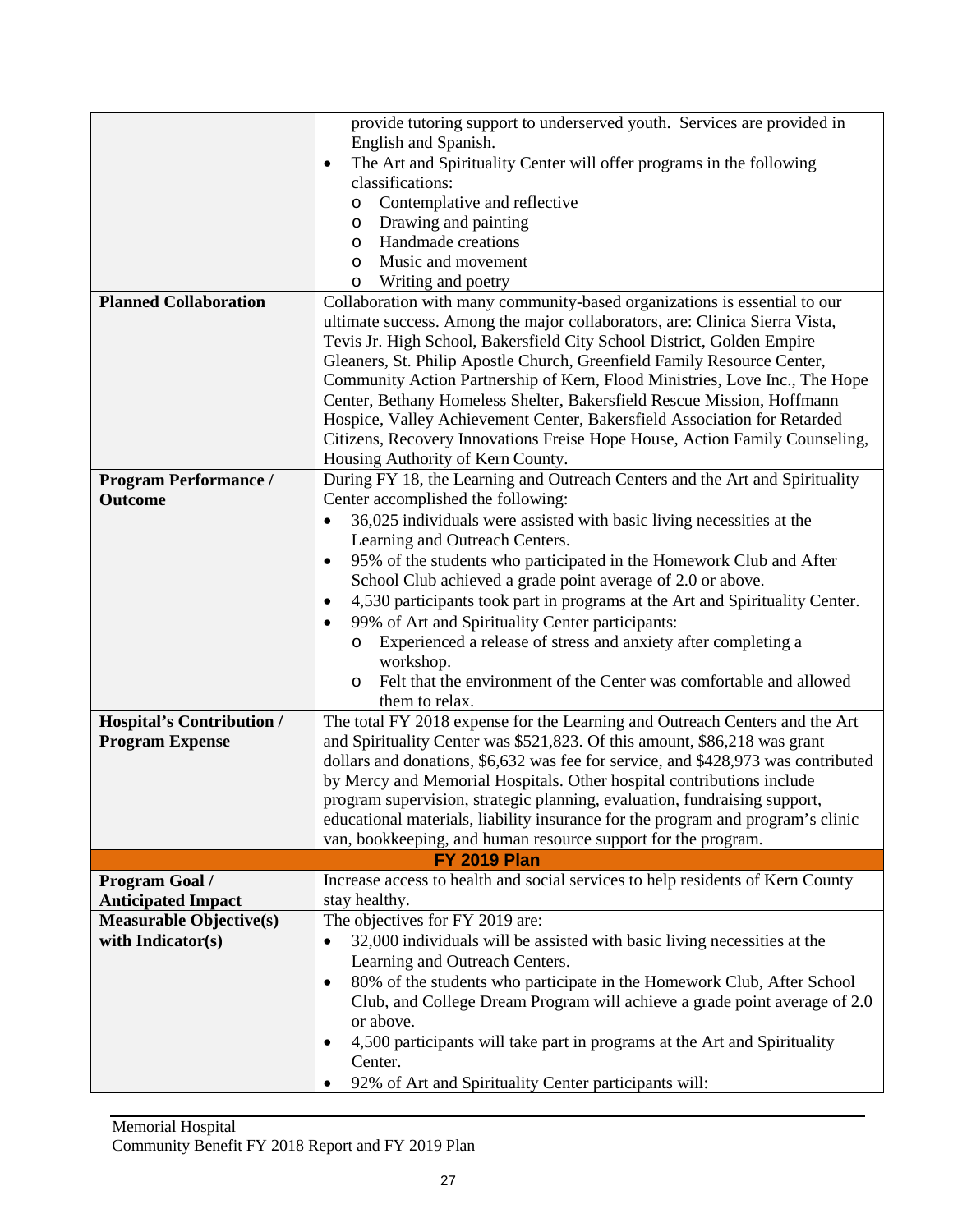|                              | o Experience a release of stress and anxiety after completing a workshop.            |  |  |  |  |  |
|------------------------------|--------------------------------------------------------------------------------------|--|--|--|--|--|
|                              | Feel that the environment was comfortable and allowed them to relax.                 |  |  |  |  |  |
|                              | o Feel that they gained something meaningful from the workshop.                      |  |  |  |  |  |
| <b>Intervention Actions</b>  | Intervention actions for FY 2019are:                                                 |  |  |  |  |  |
| for Achieving Goal           | The Learning and Outreach Centers will provide basic need services to                |  |  |  |  |  |
|                              | vulnerable residents living in underserved neighborhoods of southeast                |  |  |  |  |  |
|                              | Bakersfield. In collaboration with other community service agencies, the             |  |  |  |  |  |
|                              | centers will provide: referral services, food, clothing, shelter, and education.     |  |  |  |  |  |
|                              | The Learning and Outreach Centers will offer after school programs that<br>$\bullet$ |  |  |  |  |  |
|                              | provide tutoring support and educational guidance to underserved youth.              |  |  |  |  |  |
|                              | Services are provided in English and Spanish.                                        |  |  |  |  |  |
|                              | The Art and Spirituality Center will offer programs in the following<br>$\bullet$    |  |  |  |  |  |
|                              | classifications:                                                                     |  |  |  |  |  |
|                              | Contemplative and reflective<br>$\circ$                                              |  |  |  |  |  |
|                              | Drawing and painting<br>$\circ$                                                      |  |  |  |  |  |
|                              | Handmade creations<br>$\circ$                                                        |  |  |  |  |  |
|                              | Music and movement<br>$\Omega$                                                       |  |  |  |  |  |
|                              | Writing and poetry<br>$\circ$                                                        |  |  |  |  |  |
| <b>Planned Collaboration</b> | Collaboration with many community-based organizations is essential to our            |  |  |  |  |  |
|                              | ultimate success. Among the major collaborators, are: Clinica Sierra Vista,          |  |  |  |  |  |
|                              | Tevis Jr. High School, Bakersfield City School District, Golden Empire               |  |  |  |  |  |
|                              | Gleaners, Kern County Health Department, St. Philip Apostle Church,                  |  |  |  |  |  |
|                              | Greenfield Family Resource Center, Community Action Partnership of Kern,             |  |  |  |  |  |
|                              | Flood Ministries, Love Inc., The Hope Center, Bethany Homeless Shelter,              |  |  |  |  |  |
|                              | Bakersfield Rescue Mission, Valley Achievement Center, Bakersfield                   |  |  |  |  |  |
|                              | Association for Retarded Citizens, Recovery Innovations Freise Hope House,           |  |  |  |  |  |
|                              | Action Family Counseling, Housing Authority of Kern County, Kern                     |  |  |  |  |  |
|                              | Linkage/Kern Mental Health, Hoffmann Hospice, Global Family Daughter                 |  |  |  |  |  |
|                              | Project, and Jamison Center.                                                         |  |  |  |  |  |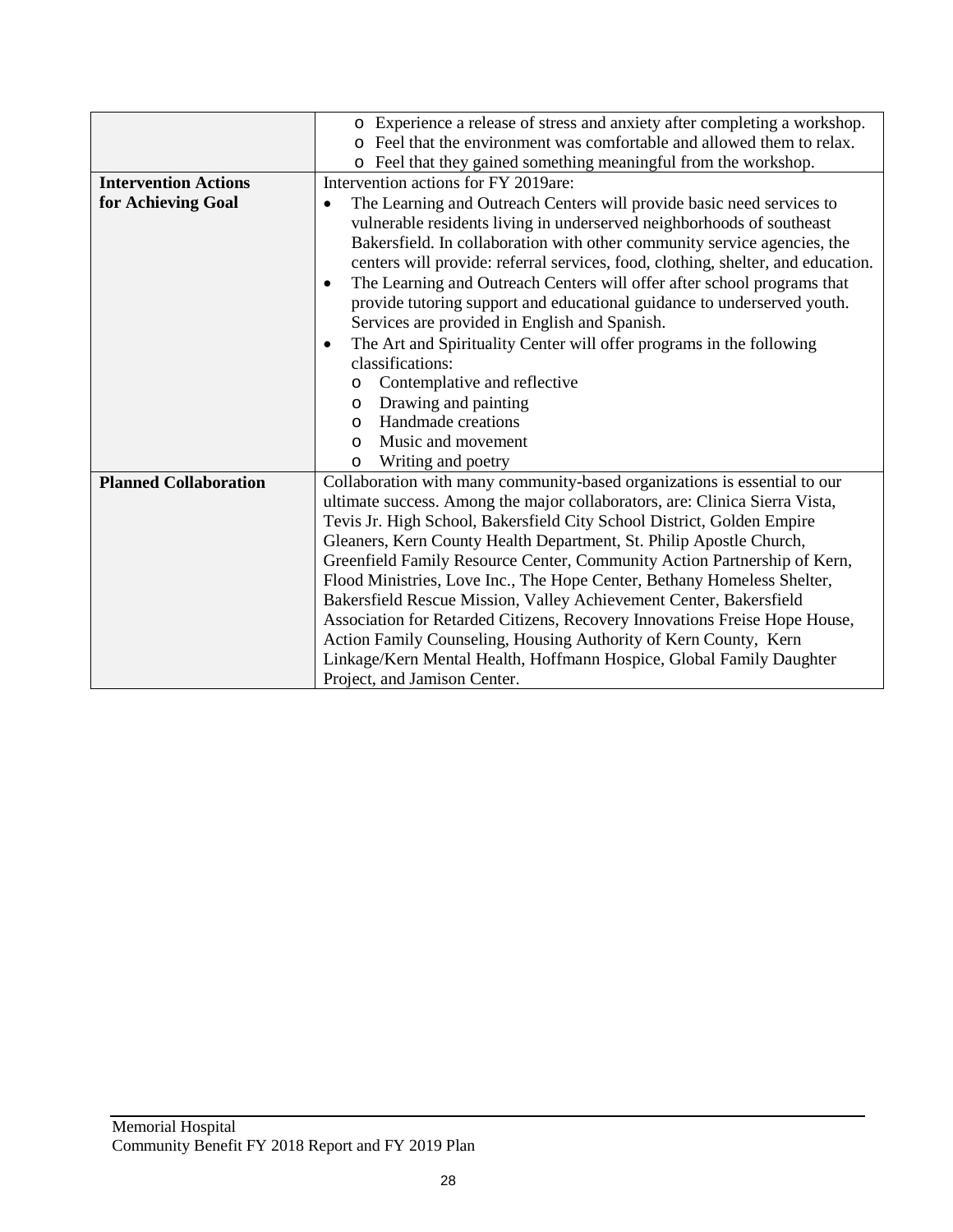# **ECONOMIC VALUE OF COMMUNITY BENEFIT**

The economic value of community benefit for patient financial assistance is calculated using a cost-tocharge ratio, and for Medicaid and other categories of community benefit using a cost accounting methodology.

#### **Bakersfield Memorial Hospital**

**Complete Summary - Classified Including Non Community Benefit (Medicare) For period from 7/1/2017 through 6/30/2018**

|                                           | <b>Persons</b>  | <b>Net</b>     | % of Org.       |
|-------------------------------------------|-----------------|----------------|-----------------|
|                                           | <b>Served</b>   | <b>Benefit</b> | <b>Expenses</b> |
| <b>Benefits for Living in Poverty</b>     |                 |                |                 |
| <b>Financial Assistance</b>               | 1,916           | 1,727,638      | 0.4             |
| Medicaid *                                | 77.914          | 73,452         | 0.0             |
| <b>Community Services</b>                 |                 |                |                 |
| A - Community Health Improvement Services | 26,883          | 791,092        | 0.2             |
| C - Subsidized Health Services            | 5               | 9,576          | 0.0             |
| E - Cash and In-Kind Contributions        | 16.024          | 2,187,595      | 0.5             |
| F - Community Building Activities         | 312             | 101,466        | 0.0             |
| G - Community Benefit Operations          | $\Omega$        | 673,810        | 0.2             |
| <b>Totals for Community Services</b>      | 43,224          | 3,763,539      | 0.9             |
| <b>Totals for Living in Poverty</b>       | 123,054         | 5,564,629      | 1.3             |
|                                           |                 |                |                 |
| <b>Benefits for Broader Community</b>     |                 |                |                 |
| <b>Community Services</b>                 |                 |                |                 |
| A - Community Health Improvement Services | 4,105           | 37.061         | 0.0             |
| <b>B</b> - Health Professions Education   | 10 <sup>1</sup> | 6,010          | 0.0             |
| E - Cash and In-Kind Contributions        | 830             | 20,229         | 0.0             |
| G - Community Benefit Operations          | 2,525           | 97,445         | 0.0             |
| <b>Totals for Community Services</b>      | 7,470           | 160,745        | 0.0             |
| <b>Totals for Broader Community</b>       | 7,470           | 160,745        | 0.0             |
|                                           |                 |                |                 |
| <b>Totals - Community Benefit</b>         | 130,524         | 5,725,374      | 1.3             |
| <b>Medicare</b>                           | 19,616          | 6,621,762      | 1.6             |
| <b>Totals with Medicare</b>               | 150,140         | 12,347,136     | 2.9             |

Net Benefit equals costs minus any revenue from patient services, grants or other sources.

\* The hospital was required to record some Medicaid Provider Fee revenue in FY18 that was attributable to FY17 services. If all FY17 Medicaid Provider Fee revenue had been recorded in FY17, the hospital's FY18 net benefit for Medicaid would have been \$16,874,375.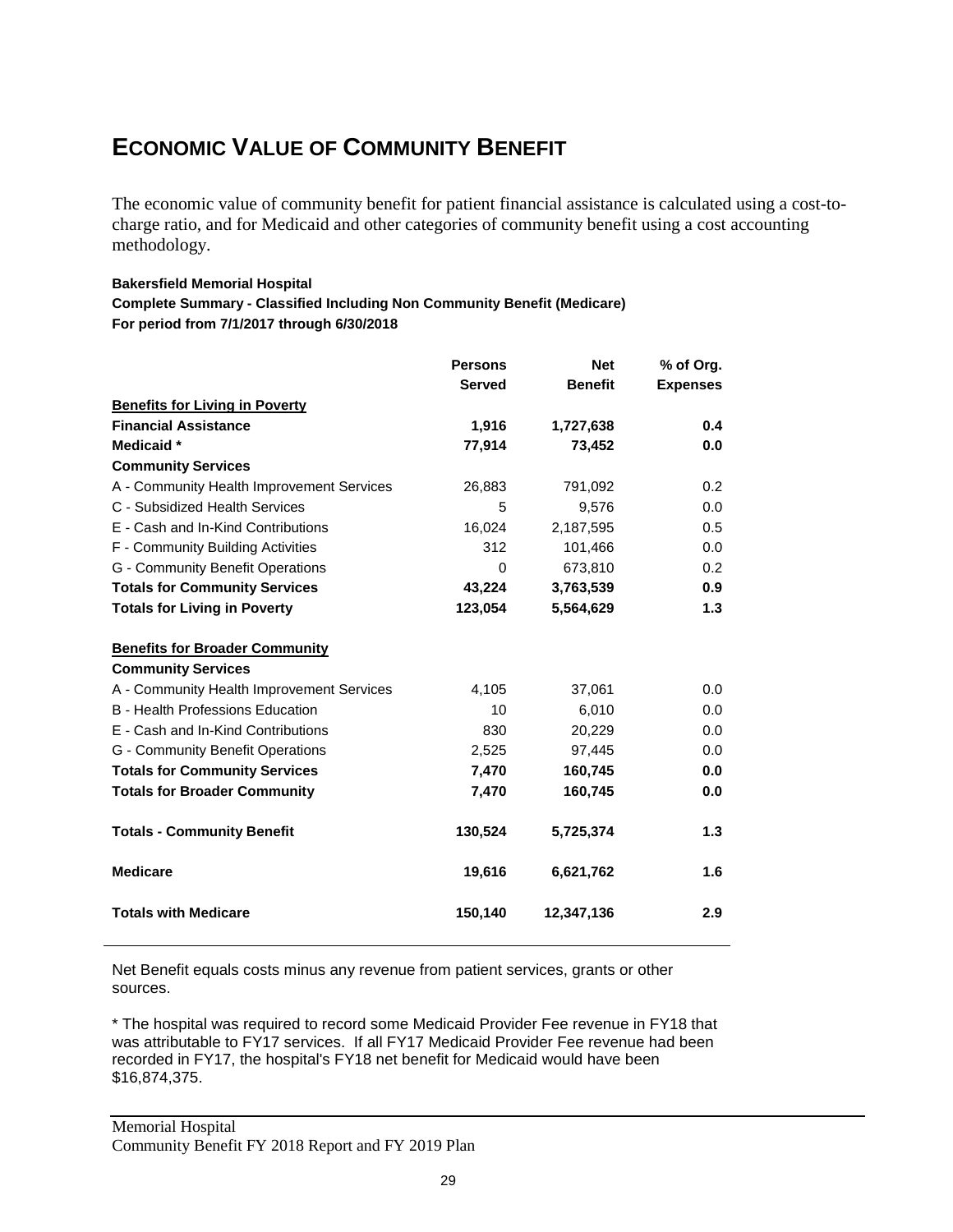### **APPENDIX A: BOARD OF DIRECTORS AND COMMITTEE ROSTERS**

### **Dignity Health – Bakersfield Memorial Hospital Board of Directors 2018**

- 1. Robert Noriega, *Chair*
- 2*.* Brad Hannink, *Vice Chair*
- 3. Susie Small, *Secretary/Treasurer*
- 4. Jon Van Boening, *BMH President and CEO*
- 5. John R. Findley, MD
- 6. Donald McMurtrey
- 7. Morgan Clayton
- 8. Bruce Peters, President Mercy Hospitals of Bakersfield
- 9. Javier Miro, MD
- 10. Stephen Helvie, MD
- 11. Sandra Serrano
- 12. Stephen T. Clifford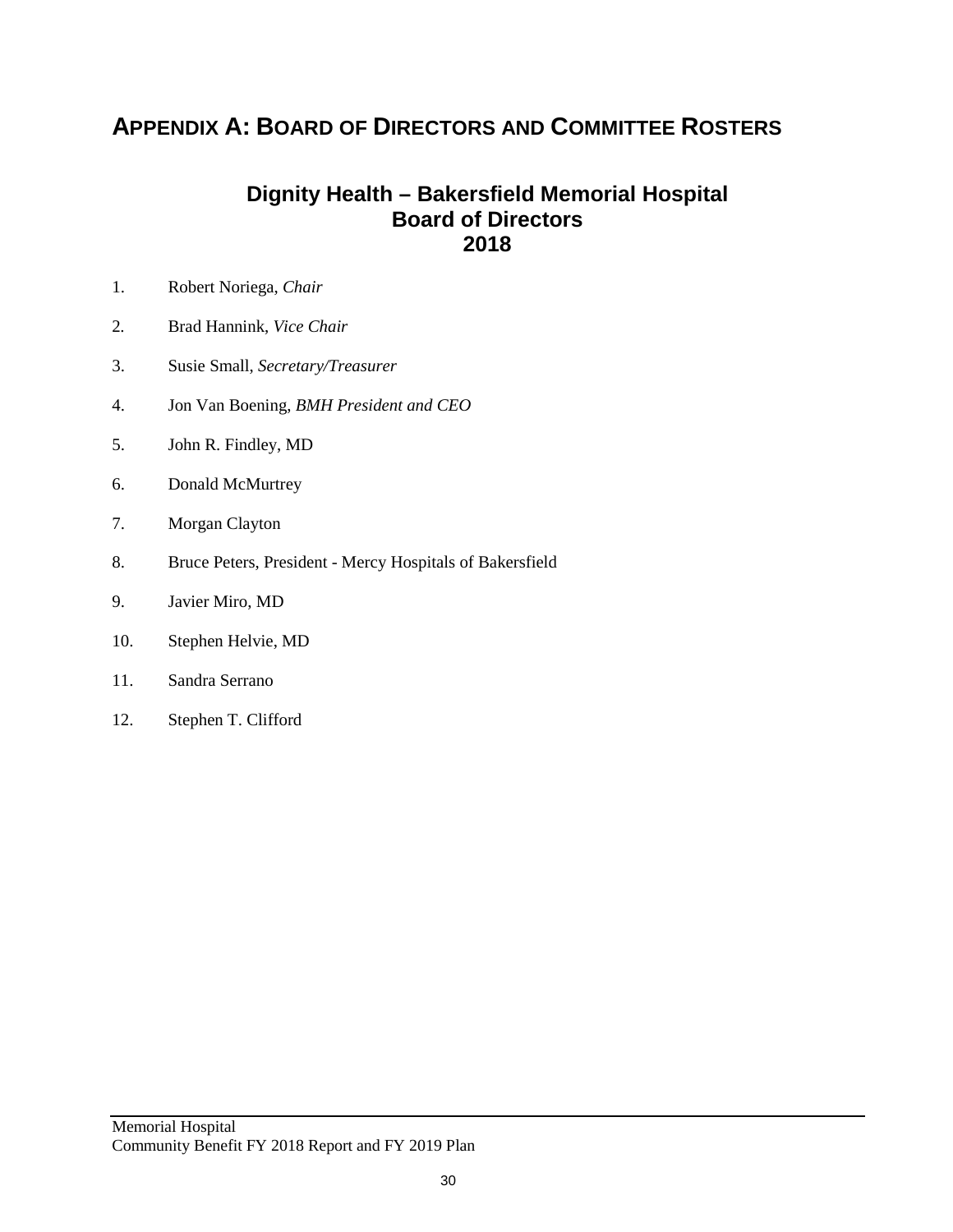### **Mercy and Memorial Hospitals Department of Special Needs and Community Outreach**

### **Community Benefit Committee Membership**

**Georgina Bicknell,** Nursing Director, Pediatrics & Grossman Burn Center, Bakersfield Memorial Hospital **Morgan Clayton**, President, Tel-Tec Security **Felicia Corona,** Community Benefit CBISA Coordinator, Mercy & Memorial Hospitals **Tom Corson**, Executive Director, Kern County Network for Children **Danny Edwards**, Community Member **Steve Flores**, The Naina and Ravi Patel Foundation **Rita Flory**, Community Benefit Coordinator, Mercy & Memorial Hospitals **Julie Franks**, State Farm Agent **Mikie Hay**, Director of Community Affairs, Jim Burke Ford **Pam Holiwell,** Assistant Director, Kern County Department of Human Services **Denise Hunter**, Director, Service Excellence, Bakersfield Memorial Hospital **Louie Iturriria**, Director, Marketing and Public Relations, Kern Health Systems **Gloria Morales**, Services Coordinator, Mercy Housing **Sr. Judy Morasci**, Vice President, Mission Integration, Mercy Hospitals of Bakersfield **Genie Navarro**, Property Manager, Mercy Housing **Michelle Pearl-Krizo**, Coordinator, Kern County Public Health Services Department **Norma Rojas-Mora**, Director, Communication and Community Relations, Bakersfield College **Leonardo Ruiz,** Vice President, Univision Communications Inc. **Michele Shain**, Senior Director, Neuro and Cardiac Services, Bakersfield Memorial Hospital **Joan Van Alstyne**, Director, Patient Experience, Mercy Hospitals of Bakersfield **Amanda Valenzuela**, Development Manager, Alzheimer's Association **Jonathan Webster**, Community Member **Michelle Willow**, Director of External Communications, Dignity Health Central California Service Area **Donna Winkley**, Regional Director, Mercy & Memorial Hospitals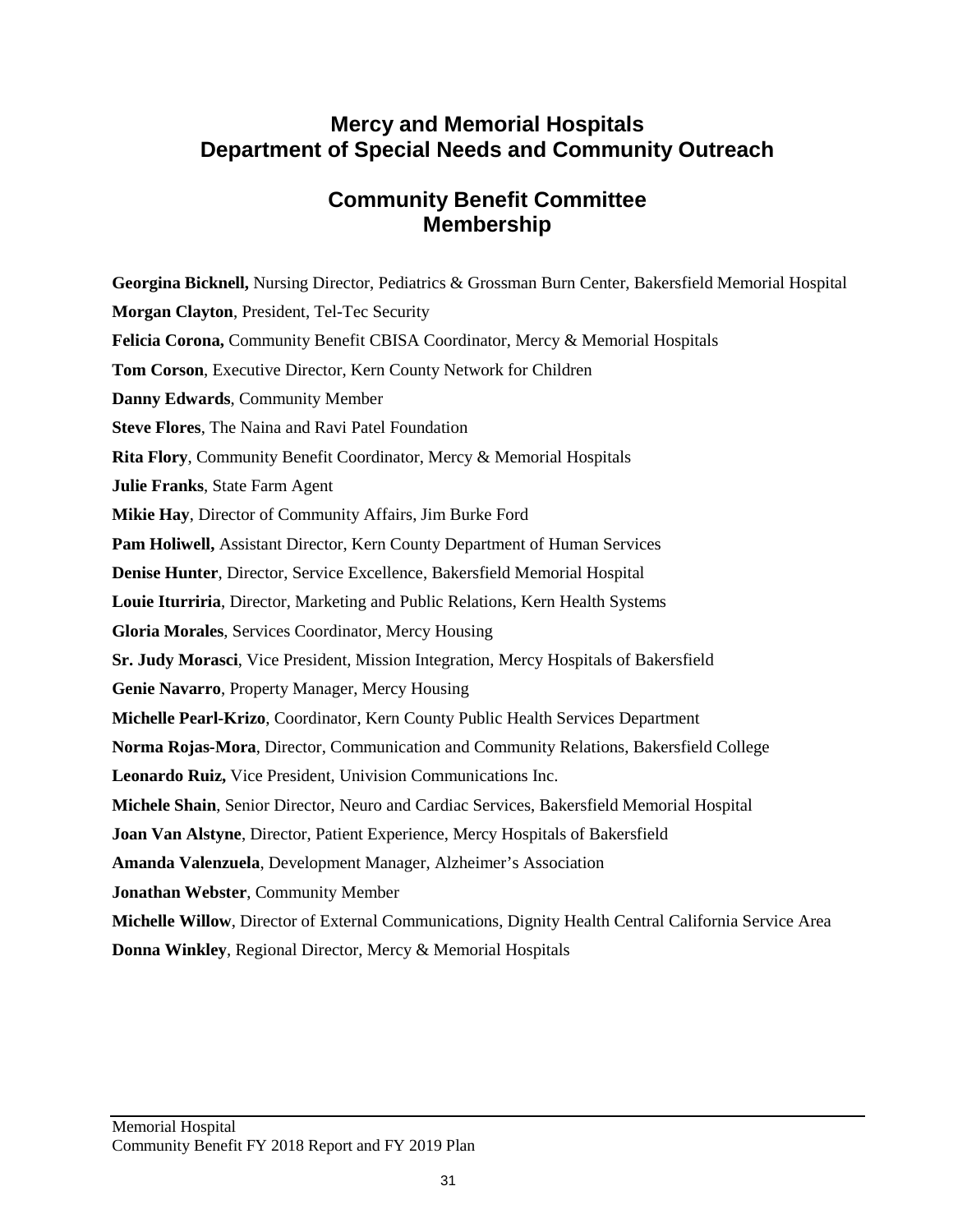# **APPENDIX B: OTHER PROGRAMS AND NON-QUANTIFIABLE BENEFITS**

The hospital delivers a number of community programs and non-quantifiable benefits in addition to those described elsewhere in this report. Like those programs and initiatives, the ones below are a reflection of the hospital's mission and its commitment to improving community health and well-being.

Dignity Health's Community Grants Program - Partnering with others who share our vision and values is necessary to bring about real and lasting improvements in the health care system and the health of those we serve. Dignity Health's Community Grants Program is one way we are working collaboratively to increase access to quality care and improve the social determinants of health. Dignity Health grant funds are to be used to deliver services and improve the health and well-being of underserved populations in Kern County (e.g., economically poor, women and children, mentally or physically disabled, at-risk minority, or other disenfranchised populations).

Health Profession Education – Memorial Hospital regularly sponsors training for medical students, nurses, and other students in the health care field. Hundreds of hours each year are committed to providing a clinical setting for undergraduate training and internships for dietary professionals, technicians, social workers, pharmacists, and other health professionals from universities and colleges. For over three years the hospitals have partnered with California State University Bakersfield by donating money so the college could disperse funding as needed for purposed of addressing community wide workforce issues such as school-based programs on health care careers.

Prescription Program - The Prescription Purchase for Indigent Program purchases necessary medications in emergency situations for people who must have the medicines for their health but have no money to purchase them. The hospital's social workers identify patients in need of medication and request the medication from Komoto Pharmacy.

Homemaker Care Program: Hospital to Home Stat – This program provides a solution to meet the frequent challenges our case managers face with discharging a patient to home, safely. These patients are those that require immediate, non-medical assistance at home to avoid readmission to the hospital, to provide safety and support for improved patient experiences and to once again become independent in their homes.

Community Committees and Boards - Hospital staff serves on many community committees and boards in the service area such including the CBCC Infusion Center Family Centered Care Advisory Committee, Kegley Institute of Ethics Planning Committee, Links for Life Committee, Kern County Cancer Fund Patient Eligibility Committee Meeting, Kern Coalition Against Human Trafficking, Binational Health Week Taskforce and the Dignity Health Community Grants Committee.